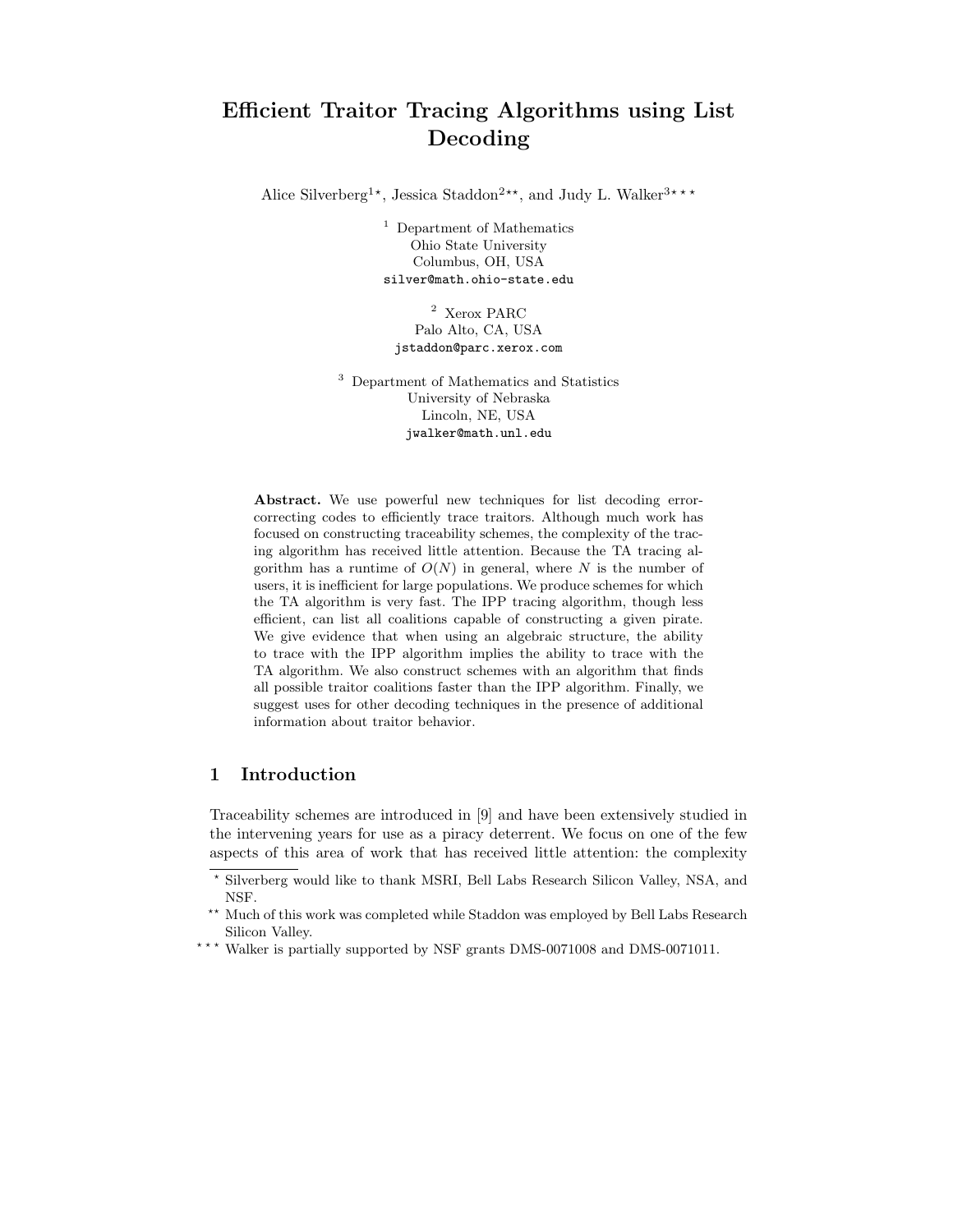of the traitor tracing algorithms. We show that powerful new techniques for the list decoding of error-correcting codes enable us to construct traceability schemes with very fast traitor tracing algorithms. Further, we use list decoding to give new algorithms for producing a list of all coalitions capable of creating a given pirate. In addition, we discuss potential applications of other decoding methods to the problem of tracing traitors, suggest alternative approaches when additional information is known about the way the traitors are operating, and examine the relationship between two important tracing algorithms.

In a popular model for traceability schemes a unique set (possibly ordered) of r symbols is associated with each user. For example, the set may be associated with a user's software CD, or contained in a smartcard the user has for the purpose of viewing encrypted pay-TV programs (in the latter case, the set corresponds to a set of keys). When a coalition forms to commit piracy, it must construct a set to associate with the pirate object. In the case of unordered sets, this pirate set consists of r symbols, each of which belongs to at least one coalition member's set. If the sets are ordered, the coalition members must form an ordered pirate set in which the symbol in each position is identical to the symbol in the same position in the ordered set of some coalition member. In either scenario a traitor tracing algorithm is applied to the pirate, and identifies an actual traitor or traitors. The approach we take here is to use error-correcting codes to construct traceability schemes in which the sets are ordered. The ordered (as opposed to the unordered) set scenario yields naturally to coding theoretic techniques and has many practical applications ([10, 7]).

We first focus on the TA traitor tracing algorithm (following the terminology in [40]), that identifies as traitors all users who share the most with the pirate. In general the TA algorithm runs in  $O(N)$  time, where N is the number of users. However, this paper shows that for suitable constructions based on errorcorrecting codes, tracing can be accomplished in time polynomial in  $c \log N$ , where  $c$  is the maximum coalition size. This is a significant improvement, as we expect  $c$  to be much smaller than  $N$ . The constructions in this paper match the best previously known schemes in this model in terms of the alphabet size that is required to achieve a certain level of traceability for a given codeword length, and exceed all earlier schemes in the speed with which they trace (at least) one traitor.

We also consider the IPP tracing algorithm (following the terminology in [23]). The IPP algorithm identifies all coalitions capable of making a pirate and looks for a common member(s) amongst these coalitions. Hence, the IPP property seems to be a more fundamental traceability property. In general this algorithm runs in time  $O(c r N^c)$ , where r is the length of each codeword, and hence is even less efficient than the TA algorithm. However, there are two good reasons to be interested in IPP codes. First, the extra computational burden of the IPP algorithm has led to the question (see [37]) of whether IPP schemes may beat TA schemes in other respects, namely, in terms of the number of codewords for a fixed set of parameters. We provide evidence that for schemes with enough structure to enable efficient tracing algorithms, increasing the number of codewords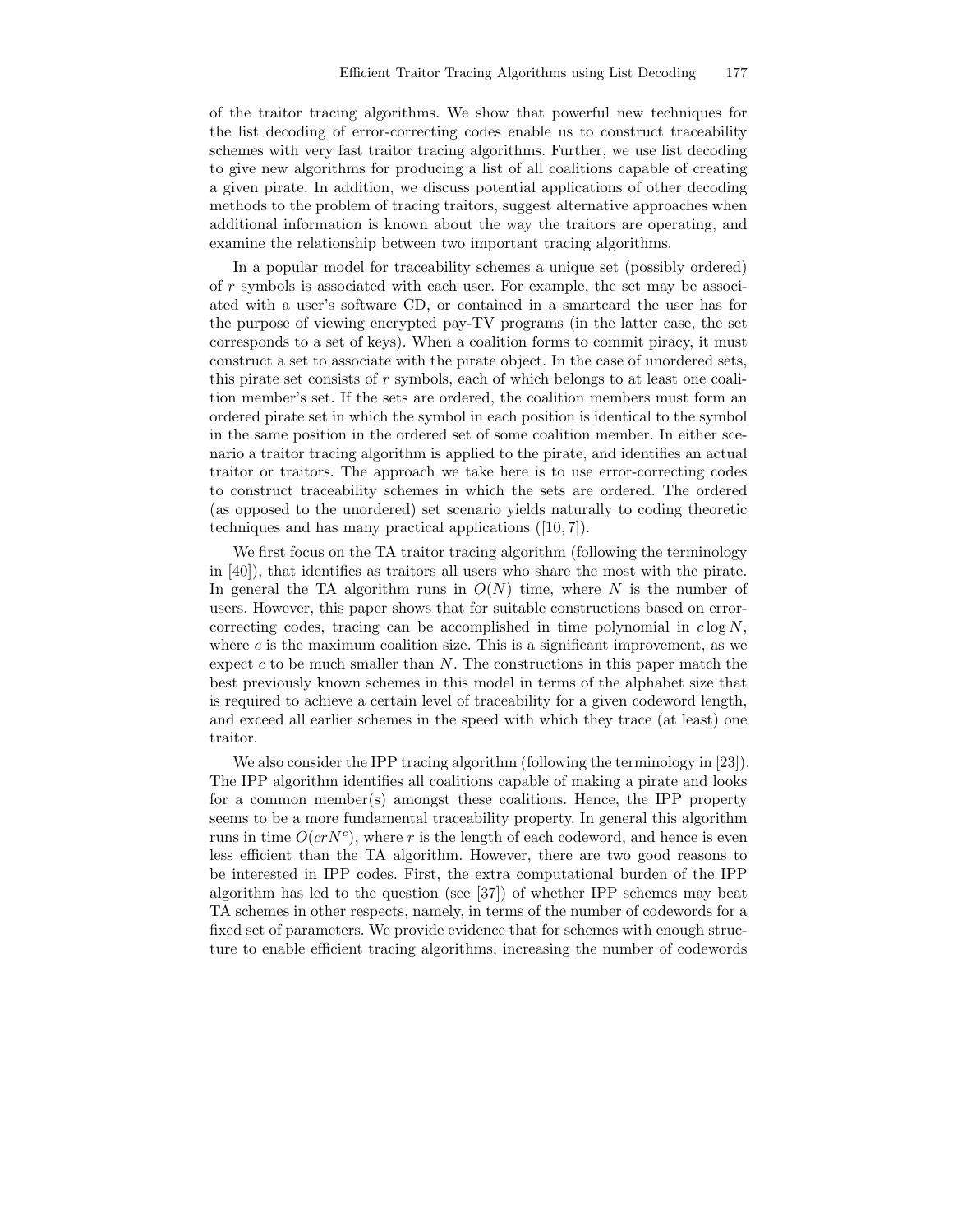causes tracing to fail with both the TA and IPP algorithms. Hence, IPP codes do not appear to yield efficiency improvements in this respect. Secondly, as part of the IPP tracing process, additional valuable piracy information is amassed, namely, a list of all coalitions capable of creating the pirate in question. Such a list is not a by-product of the TA algorithm, but is a useful part of a security audit. We show that when error-correcting codes are used to construct TA traceability codes (which are also IPP codes, by a result in [37]), list decoding techniques can be used to construct new algorithms for finding all such coalitions. We give an algorithm that is more efficient than the brute force approach of the IPP algorithm of evaluating each coalition for its ability to create the pirate, thereby answering an open question in [37].

This paper gives the first applications of list decoding to the traitor tracing problem in the above model, although Zane [48] uses such techniques to address the related problem of watermark detection. (See Section 1.1 below for a discussion of this, and other, related work.) These list decoding techniques are receiving wide attention in the coding theory community, and improvements and generalizations are being rapidly produced. We believe that in this paper we have merely scratched the surface of the potential applications of decoding techniques to traceability. In the last section we discuss the use of other decoding methods when additional information is known about the traitors or how they operate, giving directions for future work in this area.

Overview. Section 1.1 covers related work on traceability and broadcast encryption and Section 2 covers the necessary background on traceability and coding theory. Section 3 describes how to construct efficient traceability schemes. Section 4 considers the relationship between TA and IPP traceability schemes, providing justification for our restriction to the TA case, and raising some questions concerning the relationship between TA and IPP for linear codes. Section 5 shows how codes of sufficiently large minimum distance enable a more efficient algorithm for finding all coalitions of traitors. A discussion of other potential applications of coding theoretic ideas and techniques to traceability questions is given in Section 6.

#### 1.1 Related Work

The phrase *traitor tracing* is coined in [9] (see also the extended version [10]). In traceability schemes, users are each given an ordered (as in  $[9, 7, 15, 37]$ , for example), or unordered (as in [40], for example) set of keys.

In [6] (see also the revised version [7]), methods for creating TA traceability codes are given for the purpose of fingerprinting digital data. Lower bounds and additional constructions of TA traceability schemes are given in [40], while lower bounds are also proven in [27, 26]. In addition, [26] provides a tracing algorithm for schemes in [27].

The problem of combining broadcast encryption and traceability is studied in [41, 16, 29, 46].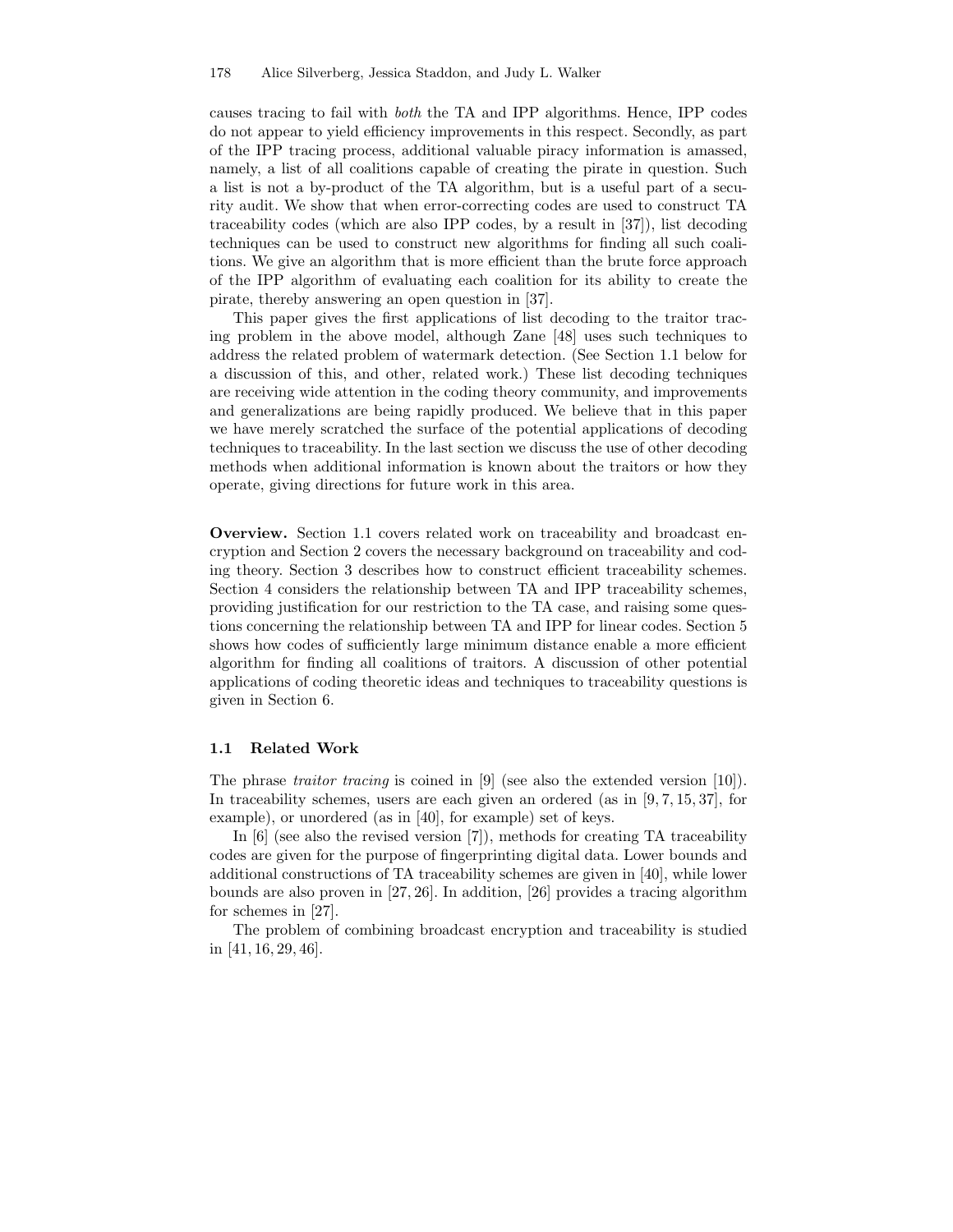Variations on the models of [10, 7] have been studied in recent years. Dynamic models (here we study a static model), in which it is possible to get additional evidence of piracy in order to "test" traitor guesses, are studied in [15, 3, 33]. A public-key traitor tracing scheme is given in [5]. One of the nice properties of the scheme in [5] is that it is possible to identify all traitors. We note that although our algorithms in Sect. 3 can only guarantee the identification of one traitor, they do so in significantly faster time (polynomial in  $c \log N$ , versus  $O(N \log^2 N \log \log N)$  in [5], with N the number of codewords and c the maximum coalition size).

In [31, 11], ways in which accountability can be added to the model are discussed. For example, to improve upon the strength of the deterrent, in [11] committing piracy efficiently necessitates revealing sensitive information. In [17], a system in which pirate pay-TV decoders can only work for short periods of time is presented. As noted in [17], traceability can be a useful addition to a long-lived broadcast encryption scheme. If keys are allocated to smartcards in such a way as to ensure some traceability, it is possible to keep a list of traitor smartcards over time. If the smartcard of one particular user appears on the list frequently despite many smartcard refreshments (i.e., key changes) this mounting evidence makes it increasingly likely that the user is actually guilty, and not simply a victim of smartcard theft. Hence, as long as traceability schemes are efficient, they can quickly yield useful information during system audits.

Recently, the identifiable parent property (IPP) tracing algorithm has garnered attention [23, 2, 37] (also, very similar ideas are studied in [39]). In [23], a combinatorial characterization of 2-IPP schemes is presented. Additional constructions of and bounds for IPP schemes appear in [2, 37].

A coding theoretic approach is taken in [25] to study the related problem of blacklisting users in a broadcast encryption scheme, but that paper does not address the question of tracing.

Our approach takes advantage of recent powerful list decoding methods, which originated with the work of Sudan [42]. In list decoding the input is a received word and the output is the list of all codewords within a given Hamming distance of the received word. Sudan's results by themselves are not strong enough to be applicable in the setting in which the TA algorithm succeeds in finding traitors (as opposed to identifying probable traitors), since the decoding procedure in [42] is not capable of correcting enough errors in the code. However, Sudan's work has recently been extended to enable it to efficiently correct more errors; i.e., it extends the radius of the Hamming ball around the received word in which it can find all the codewords in time polynomial in the length of the codewords. The improvements in [19] are precisely sufficient to be applicable to the setting where the TA algorithm succeeds. An additional advantage of this method is that it gives a list containing one or more traitors, rather than only one. Efficient list decoding algorithms now exist for Reed-Solomon codes, more general algebraic geometry codes, and some concatenated codes.

List decoding techniques are applied to the problem of watermarking in [48]. Whereas in traceability schemes each user has a unique codeword, in the wa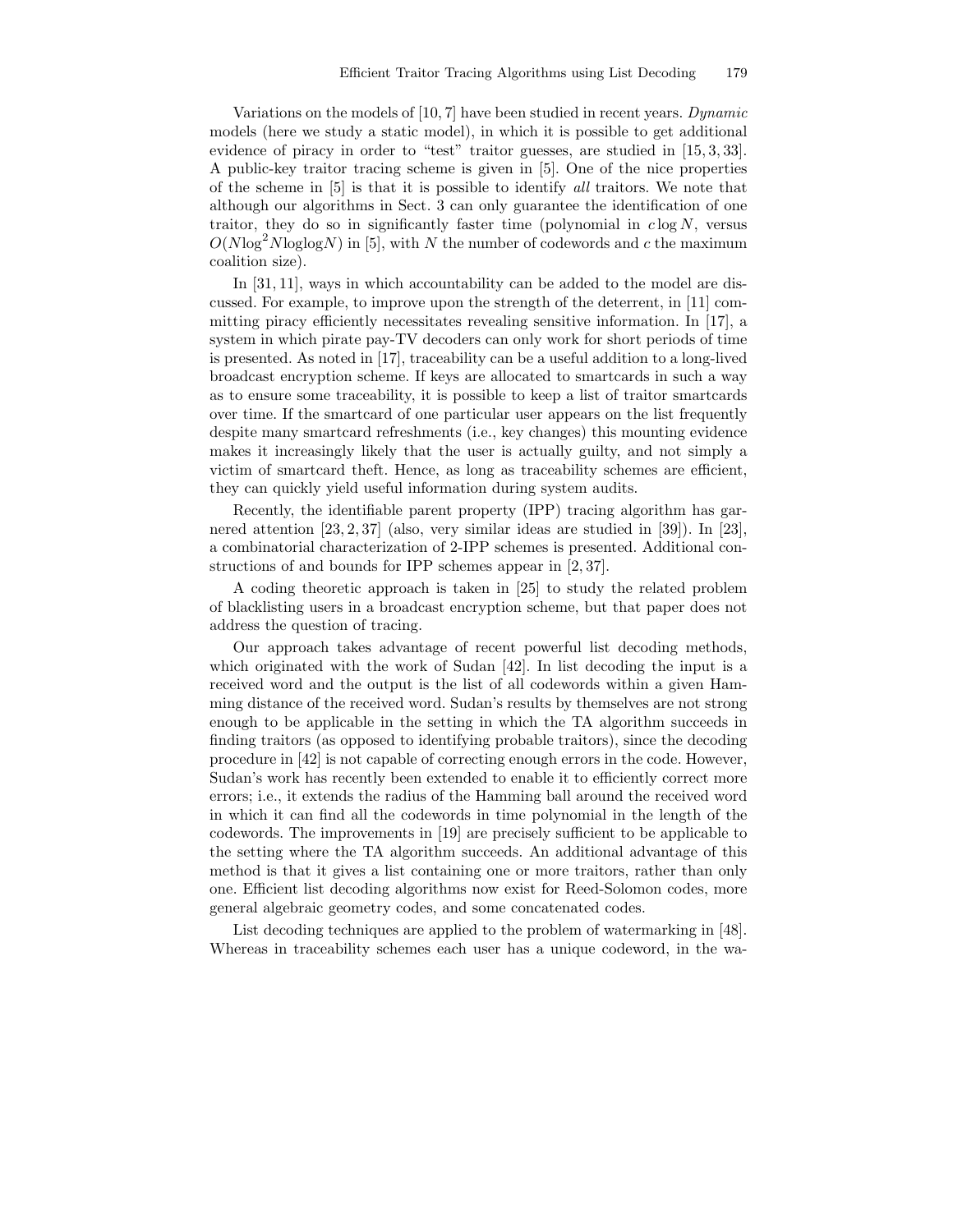termarking scenario each user needs to be given the same "document"  $V$ , taken in [48] to be a vector of real numbers between 0 and 1. To prevent users from distributing pirated copies of  $V$ , each user is given a distinct, slightly modified "watermarked" version of V. The CKLS media watermarking scheme [8] is modified in [48] so that the watermarks are chosen from a set of randomly generated CKLS codes according to a Reed-Solomon code. Given a suspected pirate copy of  $V$ , the results of  $[42]$  on list decoding can then be used to identify one or more traitors.

Here, we consider the related question of traceability schemes, and we apply list decoding results for algebraic geometry codes and certain concatenated codes in addition to Reed-Solomon codes. In [48], Reed-Solomon codes are used to obtain vectors of real numbers between 0 and 1 to serve as a watermark, while here the error-correcting codes themselves are the traceability schemes.

We note that algebraic geometry codes appear to have been under-utilized in cryptological applications. For example, the results of [34] can be used to give better explicit examples of c-frameproof codes than those obtained in [7]. The codes constructed in [34] are concatenated codes (see below) where the outer code is an algebraic geometry code coming from a Hermitian curve, while those used in [7] come from pseudo-random graphs (see [1]).

# 2 Background on Codes and Traceability

In this section we give definitions, notation, and background on codes, traceability, and the decoding techniques that form the basis for our tracing algorithms.

#### 2.1 Definitions and Notation

A code C of length r is a subset of  $Q<sup>r</sup>$ , where Q is a finite alphabet. The elements of C are called *codewords*; each codeword has the form  $x = (x_1, \dots, x_r)$ , where  $x_i \in Q$  for  $1 \leq i \leq r$ . Subsets of C will be called *coalitions*.

For any coalition  $C_0 \subseteq C$ , we define the set of *descendants* of  $C_0$ , denoted  $\textsf{desc}(C_0)$  by

$$
\mathsf{desc}(C_0) = \{ w \in Q^r : w_i \in \{ x_i : x \in C_0 \}, \text{ for all } 1 \le i \le r \} .
$$

The set  $\text{desc}(C_0)$  consists of the r-tuples that could be produced by the coalition  $C_0$ .

We define  $\text{desc}_c(C)$  to be the set of all  $x \in Q^r$  for which there exists a coalition  $C_0$  of size at most c such that  $x \in \text{desc}(C_0)$ . In other words,  $\text{desc}_c(C)$ consists of the r-tuples that could be produced by a coalition of size at most c.

For  $x, y \in Q^r$ , let  $I(x, y) = \{i : x_i = y_i\}.$ 

**Definition 1.** A code C is a c-TA (traceability) code if for all coalitions  $C_i$  of size at most c, if  $w \in \text{desc}(C_i)$  then there exists  $x \in C_i$  such that  $|I(x, w)| >$  $|I(z, w)|$  for all  $z \in C - C_i$ .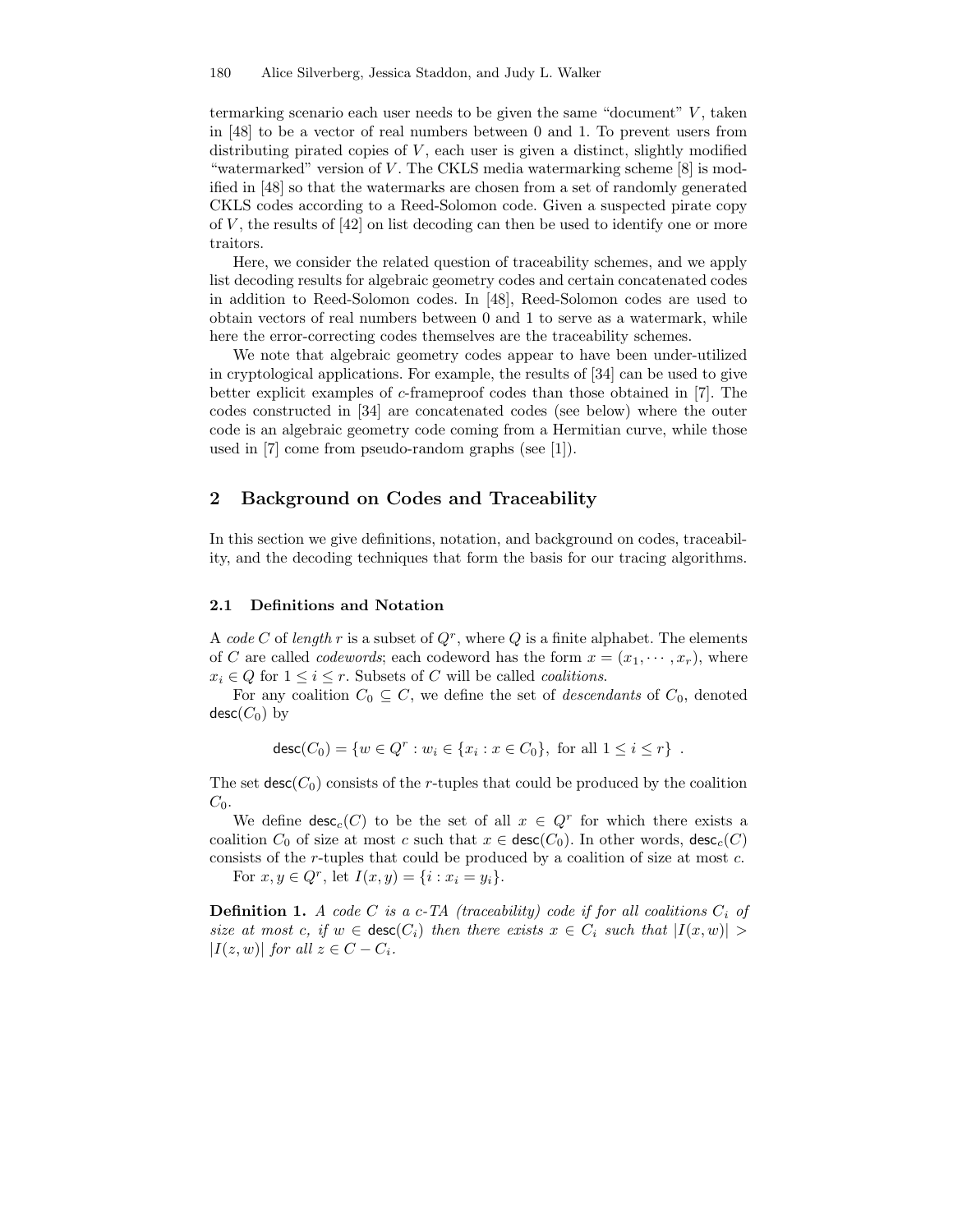In other words,  $C$  is a  $c$ -TA code if, whenever a coalition of size at most  $c$ produces a pirate word  $w$ , there is an element of the coalition which is closer to w than any codeword not in the coalition.

Codes with the identifiable parent property (IPP) are another type of traceability code.

**Definition 2.** A code C is a c-IPP code if for all  $w \in \text{desc}_c(C)$ , the intersection of the coalitions  $C_i$  of size at most c such that  $w \in \text{desc}(C_i)$  is nonempty.

Suppose C is a code of length r. The  $(Hamming)$  distance between two elements x and y of  $Q^r$  is  $r - |I(x, y)|$ . The minimum distance of the code C is the smallest distance between distinct codewords of C.

If C is a c-IPP code and  $w \in \text{desc}_c(C)$ , then the *traitors* that can produce the *pirate* w are the codewords that lie in all coalitions  $C_i$  of size at most c such that  $w \in \text{desc}(C_i)$ .

When implementing one of the traceability codes just described, one randomly chooses a set of symbols  $\{s_{(i,y)}\}$  with  $i \in \{1,\ldots,r\}$  and y in the alphabet Q, and the collection of symbols corresponding to a given user is determined by the codeword associated with that user. For example, if the codeword  $x = (x_1, \ldots, x_r)$  is associated with user u, then the set of symbols associated with user u is  $S_u = \{s_{(1,x_1)}, \ldots, s_{(r,x_r)}\}$ . It is  $S_u$ , not x, that the user stores (e.g.,  $S_u$  is embedded in the user's CD or smartcard). The encryption step makes the model of pirate behavior that we consider reasonable. Since the symbols are generated randomly it is essentially impossible to guess a symbol, and hence a coalition is only able to form a pirate out of its pooled collection of symbols. In other words, moving from codewords to symbols thwarts algebraic attacks (such as, for example, the attack on  $[27]$  found in  $[41, 5]$ ). Although a coalition may be able to write down any codeword (this information may be public), it can only generate the symbol associated with an entry in the codeword if there is a coalition member that agrees with the codeword in that position.

#### 2.2 Background Traceability Results

The following result, which is Lemma 1.3 of [37], is very useful for showing that a code is c-IPP.

**Lemma 1.** ([37], Lemma 1.3) Every c-TA code is a c-IPP code.

As shown in [37], there are c-IPP codes that are not c-TA. We give a simple example of a 2-IPP code that is not 2-TA.

*Example 1.* Let  $u_1 = (0, 0, 1), u_2 = (1, 0, 0),$  and  $u_3 = (2, 0, 0)$ . The code  ${u_1, u_2, u_3}$  is clearly 2-IPP, since the first entry of a pirate determines a traitor. The coalition  $\{u_1, u_2\}$  can produce the pirate  $w = (0, 0, 0)$ . However,  $|I(u_1, w)| =$  $|I(u_2, w)| = |I(u_3, w)| = 2$ , so the code is not 2-TA.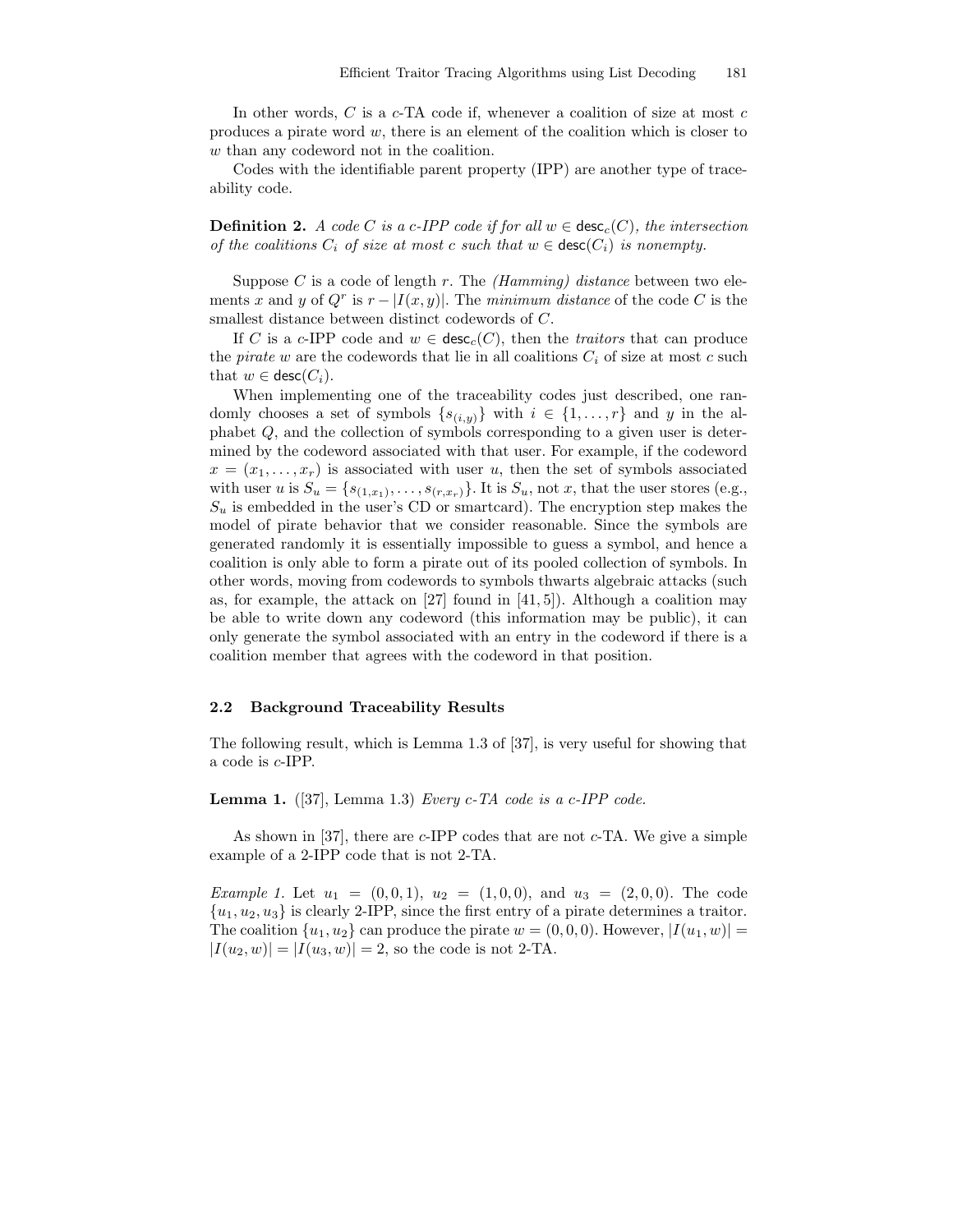Note that for c-IPP codes, traitor tracing is roughly an  $O({N \choose c})$  process, where N is the total number of codewords in the code. A traitor tracing algorithm for a c-TA code takes as input a  $w \in \text{desc}_c(C)$  and outputs a codeword x such that  $|I(x, w)|$  is largest. Hence for c-TA codes, tracing is an  $O(N)$  process, in general.

The next result, which is proved in [37] (see Theorem 4.4 of that paper; see also [9] and [10]), shows that for codes with large enough minimum distance the TA algorithm suffices, and consists of finding codewords within distance  $r - \frac{r}{c}$ from the pirate. Further, all codewords within this distance will be traitors.

**Theorem 1.** ([37], Theorem 4.4) Suppose C is a code of length r, c is a positive integer, and the minimum distance d of C satisfies  $d > r - \frac{r}{c^2}$ . Then

- $(i)$  C is a c-TA code;
- (ii) if  $C_0$  is a coalition of size at most c, and  $w \in \text{desc}(C_0)$ , then:
	- (a) there exists an element of  $C_0$  within distance  $r \frac{r}{c}$  of w, and
	- (b) every codeword within distance  $r \frac{r}{c}$  of w is in the coalition  $C_0$ .

#### 2.3 Linear Codes

Linear codes are a very important class of codes. We will say that a code of length r is linear, or linear over  $F_q$ , if the alphabet is a finite field  $F_q$  and the code is a linear subspace of the vector space  $F_q^r$ . The *dimension* of the code is its dimension as a vector space. If C is a linear code over  $F_q$  of dimension k, then  $|C| = q^k.$ 

Reed-Solomon codes are among the most widely-used linear codes, with many useful applications (e.g., compact disks). To obtain a Reed-Solomon code of length r and dimension k over the finite field  $F_q$ , fix r distinct elements  $\alpha_1, \ldots, \alpha_r$ of  $F_q$ . The codewords are exactly the r-tuples  $(f(\alpha_1), \ldots, f(\alpha_r))$  as f runs over (the zero polynomial and) all polynomials of degree less than k in  $F_q[x]$ . Note that a basis for the code over  $F_q$  is

$$
\{(1,\ldots,1),(\alpha_1,\ldots,\alpha_r),(\alpha_1^2,\ldots,\alpha_r^2),\ldots,(\alpha_1^{k-1},\ldots,\alpha_r^{k-1})\}.
$$

Since two distinct polynomials of degree less than k agree on at most  $k - 1$ points, the minimum distance of the code is  $r - k + 1$ .

A useful generalization of Reed-Solomon codes are algebraic geometry (AG) codes (see, for example, [18, 38, 44]). The linear codes with the "best" known parameters asymptotically are AG codes [45]. One advantage of AG codes is that they are not, in general, bound by the restriction that  $r \leq q$ , as was the case for the Reed-Solomon codes above. Being freed of this constraint allows us to have a smaller alphabet (and in applications, fewer keys), for given choices of the other parameters. Hermitian codes, coming from Hermitian curves, are examples of AG codes that have nice properties and can be defined explicitly. For those familiar with the below terminology (such knowledge is not essential for appreciating the results of this paper), we note that for our purposes it suffices to consider the one-point codes  $C_{X}(\mathcal{P}, \ell P_0)$  which can be defined as follows. Start with a smooth, absolutely irreducible curve  $X$  of genus  $g$  defined over a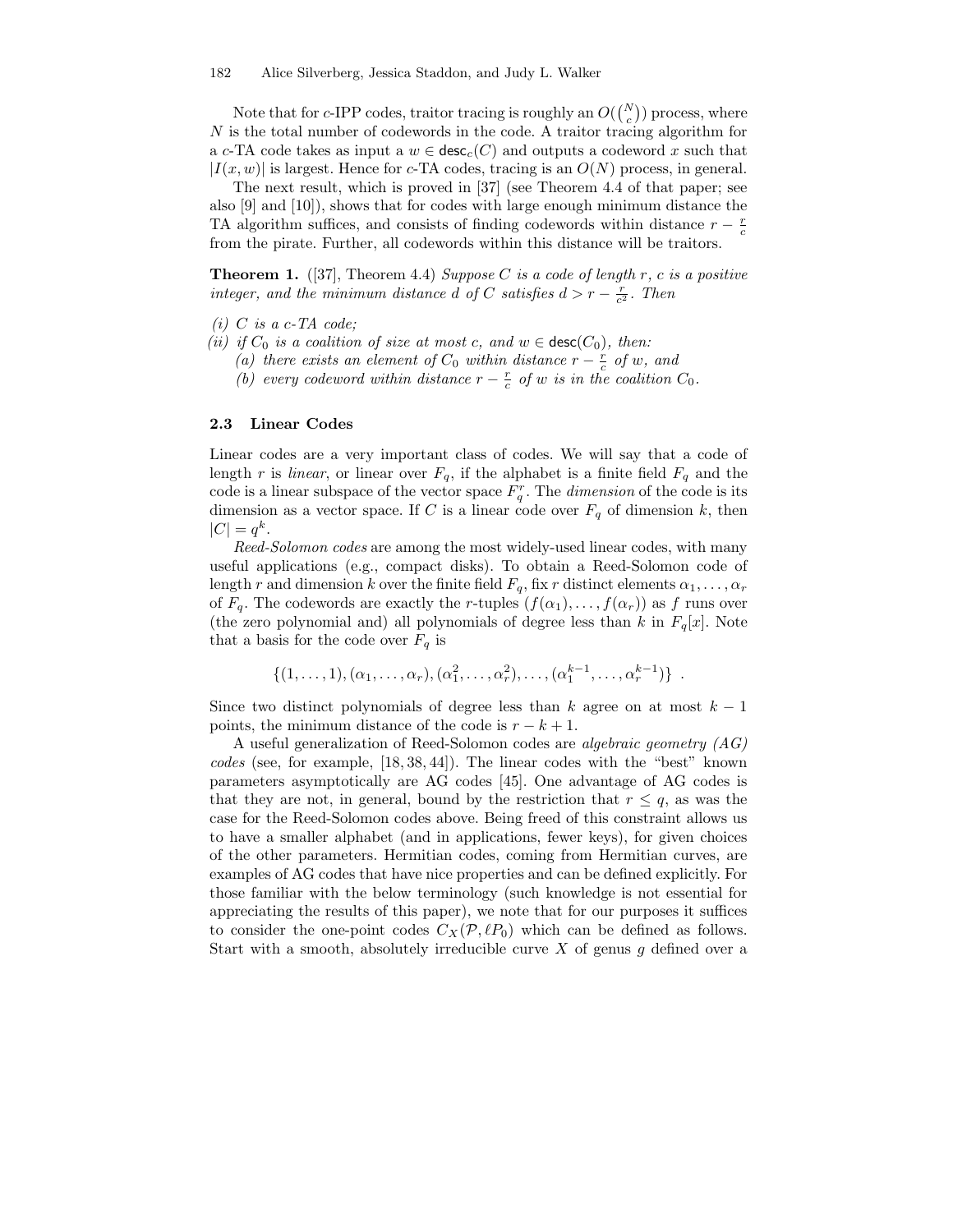finite field  $F_q$ , a set  $\mathcal{P} = \{P_1, \ldots, P_r\}$  of r distinct  $F_q$ -rational points on X, another  $F_q$ -rational point  $P_0$  on X which is not in the set  $P$ , and an integer  $\ell$ . The codewords are then the r-tuples  $(f(P_1), \ldots, f(P_r))$ , where f runs over the rational functions on  $X$  whose only pole is  $P_0$ , where the multiplicity is at most  $\ell$ . If 2g − 2 <  $\ell$  < r, this code has dimension  $\ell + 1 - g$  and minimum distance at least  $r - \ell$ . Reed-Solomon codes can be viewed as algebraic geometry codes by taking X to be the projective line,  $\mathcal P$  to be the set of points corresponding to the r chosen field elements,  $P_0$  to be the point at infinity, and  $\ell = k - 1$ .

Concatenated codes are codes which are "concatenated" from two other codes. When two linear codes are concatenated, the product of their lengths (resp., dimensions, resp., minimum distances) is the length (resp., dimension, resp., minimum distance) of the (linear) concatenated code. There are linear concatenated codes for small alphabets which have good list decoding capabilities, i.e., a small list of possible codewords can be recovered even when a large percentage of the symbols are in error or have been erased [20].

We refer the reader to  $[18, 28, 38, 44]$  for more information on coding theory.

#### 2.4 Decoding

In the theory of error-correcting codes, a codeword is transmitted through a noisy channel and an element of  $Q<sup>r</sup>$  (i.e., a *word*) is received. The receiver (or decoder) then tries to determine as accurately as possible which codeword was transmitted.

If  $d$  is the minimum distance of the code, then the receiver can "correct"  $t = \lfloor \frac{d-1}{2} \rfloor$  errors; i.e., there is at most one codeword within distance t of the received word. The radius  $t$  is called the *error-correction bound* or the *packing* radius. Minimum-distance (or nearest-neighbor) decoding finds the closest codeword to the received word. In practice, minimum-distance decoding is very slow. In bounded-distance decoding, the decoder finds a codeword within a specified distance of the received word, if one exists. In the bounded-distance decoding decision problem, the inputs are a linear code over a given finite field, a received word, and a specified distance t, and the output is a yes or no answer to the question of whether there is a codeword within distance t of the received word. This decision problem is known to be NP-complete [4].

In *list decoding*, the goal is to output the list of all codewords within a specified distance of the received word. In [42] and [43], Sudan gave the first efficient methods for list decoding that run in time polynomial in the length of the codewords. Since then, Sudan's list decoding technique has been improved, generalized, and refined [35, 36, 19–22, 24, 30, 32, 47, 12, 13]. The runtimes for the steps of the algorithm have been improved, the number of errors that can be "corrected" has been increased, and the technique has been shown to be applicable to a larger class of codes. Sudan's original algorithm is for Reed-Solomon codes. Other codes for which the techniques have been shown to apply include AG codes (for which the focus has been on Hermitian codes) and certain concatenated codes (see [20], where the "outer code" is a Reed-Solomon or AG code and the "inner code" is a Hadamard code).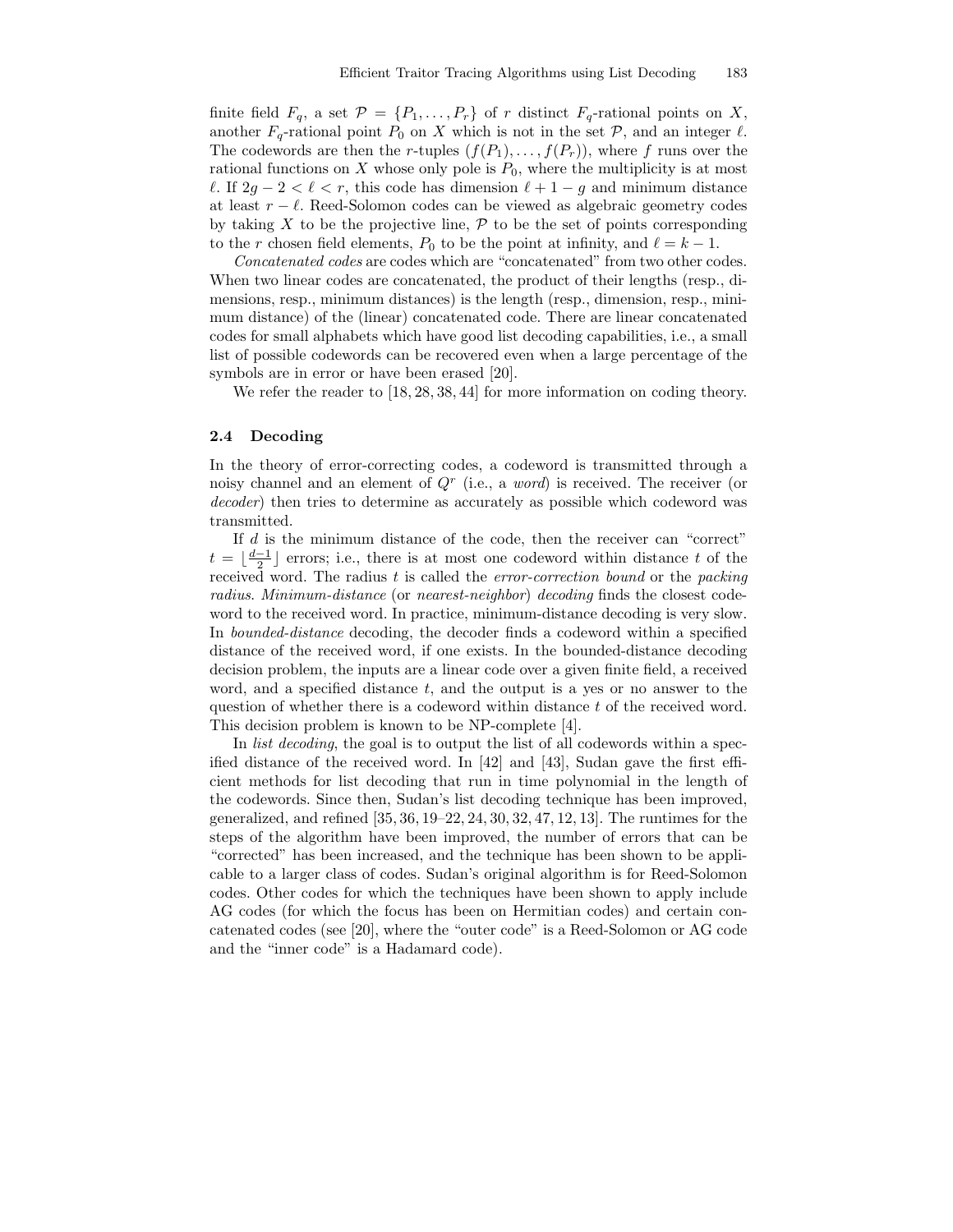In erasure decoding, some positions of the received word are garbled or "erased", and cannot be identified. In this case the decoder knows that errors occurred in those positions. In erasure-and-error decoding, the decoder receives a word with some erasures and some errors, and determines the transmitted word, or a list of possible transmitted words (given some appropriate bounds on the numbers of errors and erasures).

In soft-decision decoding, instead of receiving a (hard-decision) word, the decoder receives a reliability matrix that states the probability that any given element of the alphabet was sent in any given position. Using this "soft" information, a soft-decision decoder outputs the most likely transmitted codeword(s).

# 3 Efficient Tracing Algorithms via List Decoding

In this section we show how the efficiency of the TA tracing algorithm can be greatly improved when the traceability scheme is based on certain errorcorrecting codes, and the tracing algorithm uses fast list decoding methods. What is an  $O(N)$  process in general becomes a process that runs in time polynomial in  $c \log N$ . These constructions match the best previously known traceability schemes in this model in terms of the alphabet size that is required to support a given level of traceability and codeword length (roughly speaking, the alphabet size is  $O(N^{\frac{c^2}{r}})$ ). The following theorem describes constructions based on Reed-Solomon, algebraic geometry, and concatenated codes. One advantage of considering all three types of codes is that the appropriate code choice for the traceability scheme depends on the desired parameters.

- **Theorem 2.** (i) Let C be a Reed-Solomon code of length r and dimension  $k$ over a finite field  $F_q$  of size at most  $2^r$ . If c is an integer,  $c \geq 2$ , and  $r > c^2(k-1)$ , then C is a c-TA code and there is a traitor tracing algorithm that runs in time  $O(r^{15})$ . If  $r = (1+\delta)c^2(k-1)$  then the algorithm runs in time  $O(\frac{r^3}{\delta^6})$  $\frac{r^3}{\delta^6}$ ). For  $r = \Theta(c^2k)$ , the runtime is  $O(c^{30} \log_q^{15} N)$ .
- (ii) Let X be a nonsingular plane curve of genus g defined over a finite field  $F_q$ , P a set of r distinct  $F_q$ -rational points on X,  $P_0$  an  $F_q$ -rational point on X which is not in P, and k an integer such that  $k > g - 1$ . Let c be an integer such that  $c \geq 2$  and  $r > c^2(k + g - 1)$ , assume that  $q \leq 2^r$ , and assume the pre-processing described in [19] has occurred. Then the one-point AG code  $C_X(\mathcal{P}, (k+g-1)P_0)$  is a c-TA code with a traitor tracing algorithm that runs in time polynomial in r.
- (iii) If k and c are positive integers, q is a prime power,  $q > c^2 \geq 4$ , and  $\delta$ is a real number such that  $0 < \delta \leq \frac{q/c^2 - 1}{q - 1}$  $\frac{c-1}{q-1}$ , then there exists an explicit linear c-TA code over the field  $F_q$  of length  $r = O(\frac{k^2}{\delta^3 \log n})$  $\frac{k^2}{\delta^3 \log(1/\delta)}$  (or length  $r = O(\frac{k}{\delta^2 \log^2(1/\delta)})$ ) and dimension k with a polynomial (in r) traitor tracing algorithm.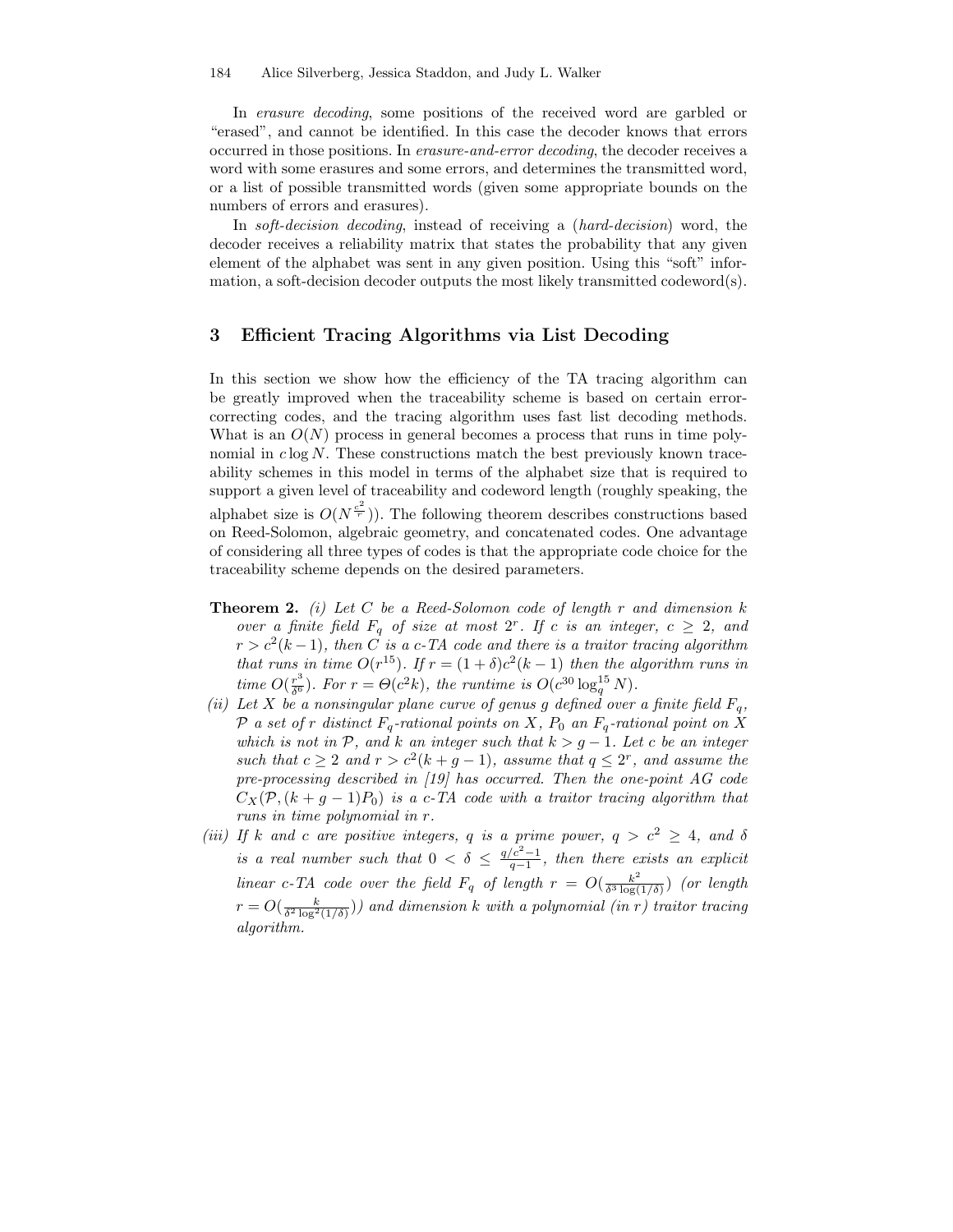- *Proof.* (i) Since C is a Reed-Solomon code, the minimum distance d satisfies  $d = r - k + 1$ . The condition  $r > c^2(k-1)$  is then equivalent to the condition  $d > r - r/c<sup>2</sup>$ . By Theorem 1, C is a c-TA code and traitor tracing amounts to finding a codeword within distance  $r - r/c$  of the pirate. Theorem 12 and Corollary 13 of [19] imply that if  $t > \sqrt{(k-1)r}$  then all codewords within distance  $r - t$  of a given word can be listed in time  $O(r^{15})$ , and if  $t^2 = (1+\delta)(k-1)r$  then the runtime is  $O(\frac{r^3}{\delta^6})$  $\frac{r^3}{\delta^6}$ ). Taking  $t = r/c$  gives the desired results. (Note that  $k = \log_q N$ .)
- (ii) The minimum distance d of the code satisfies  $d \geq r k g + 1$  (see, for example, Theorem 10.6.3 of [28]). By our choice of c we have  $d \ge r-k-g+1 >$  $r - r/c^2$  and  $r - r/c < r - \sqrt{r(k + g - 1)}$ . By Theorem 27 of [19], there exists an algorithm that runs in time polynomial in r that outputs the list of codewords of distance less than  $r - \sqrt{r(k + g - 1)}$  from a given word. Now apply Theorem 1.
- (iii) Theorems 7 and 8 and Corollaries 2 and 3 of [20] imply that there exists an explicit concatenated code over  $F_q$  of the correct length r and dimension k, with minimum distance  $d \geq (1 - \frac{1}{q})(1 - \delta)r$ , with a polynomial time list decoding algorithm for e errors, as long as  $e < (1 - \sqrt{\delta})(q - 1)r/q$ . The condition  $\delta \leq \frac{q/c^2 - 1}{q-1}$  $\frac{c^{2}-1}{q-1}$  implies that  $d > r-r/c^{2}$  and that the upper bound on the number of errors is satisfied when  $e \leq r - r/c$ . The result now follows from Theorem 1.  $\Box$

We emphasize that further improvements in the runtime of list decoding algorithms are being rapidly produced. It seems that some of these results will bring the runtime down to  $O(r \log^3 r)$  for Reed-Solomon codes, at least in certain cases (see [12]). The list decoding algorithm in [19] for AG codes was improved in [47] (see Theorems 3.4 and 4.1), where an explicit runtime was also given.

# 4 Comparative Analysis of TA and IPP Traceability

The results in this section justify a focus on TA (as opposed to IPP) schemes. In this paper we have been using the additional structure provided by linear codes to construct schemes for which the TA tracing algorithm is efficient. We know by Lemma 1 that  $c$ -TA codes are also  $c$ -IPP codes. However the converse fails ([37]; see also Example 1 above). If constructions of schemes for which the IPP tracing algorithm is efficient (i.e., significantly reduced from  $O({N \choose c})$  time) are possible, it is reasonable to expect this to be accomplished by introducing an algebraic structure. Here we give evidence that doing so may enable the inherently more efficient TA algorithm to be used to identify traitors. Hence, it is unclear that c-IPP schemes yield any advantage over c-TA schemes in finding a traitor.

First, we prove a necessary condition on Reed-Solomon codes, under which they yield c-TA set systems. This condition is that the minimum distance is greater than  $r-r/c^2$ , where r is the length of the codewords. This result suggests a potential method for generating examples of schemes that are c-IPP but not c-TA, namely, decreasing the minimum distance. Next we demonstrate through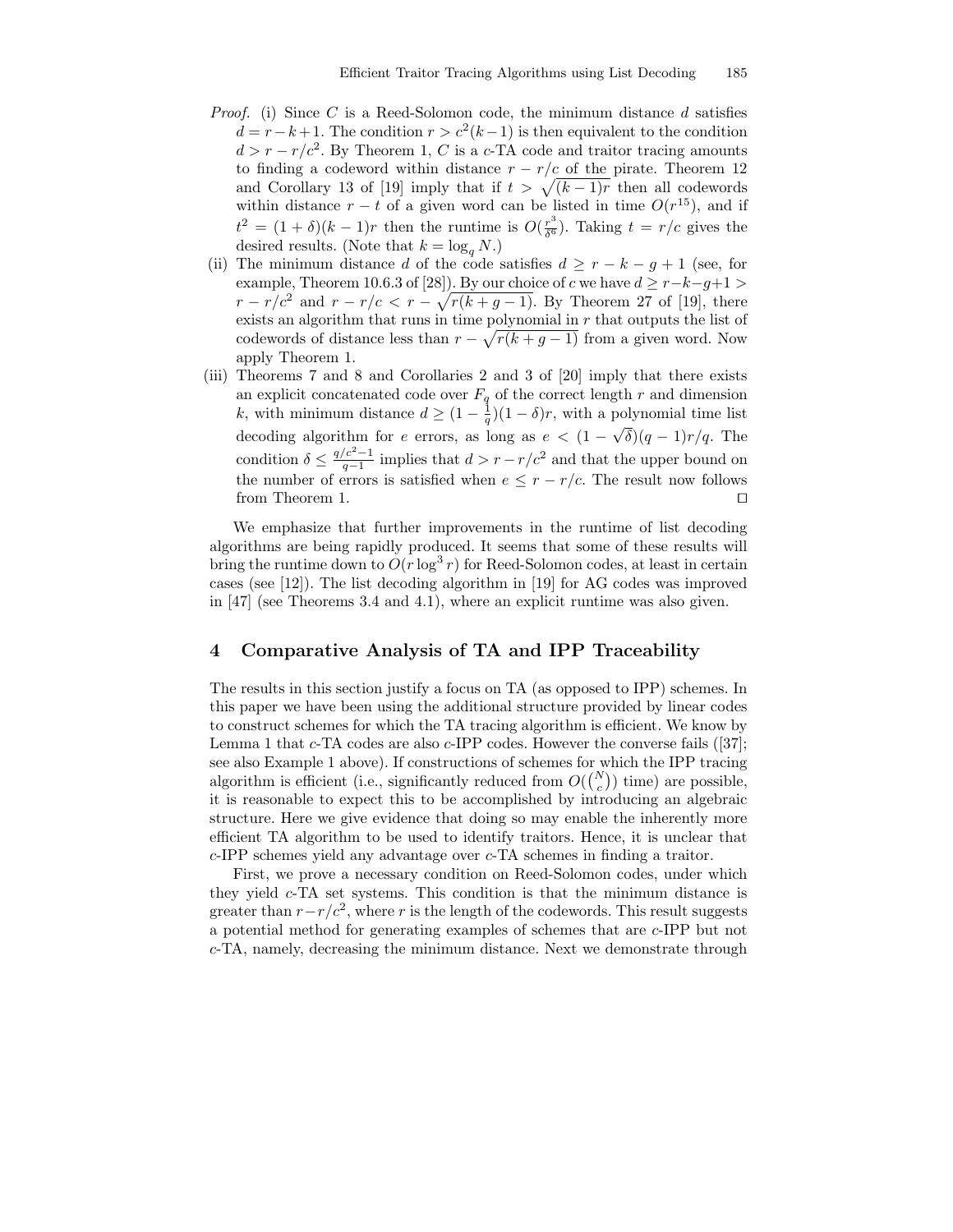a family of counterexamples that in fact this approach does not work in general; when the minimum distance is  $r-r/c^2$  it is possible to find Reed-Solomon codes for which both the IPP and TA tracing algorithms fail.

We recall that there is a natural way to produce unordered sets from the ordered sets that constitute the code: to a codeword  $x = (x_1, \ldots, x_r)$ , associate the set  $x' = \{(1, x_1), \ldots, (r, x_r)\}\.$  We define TA and IPP set systems (as opposed to TA and IPP codes) in the natural way, with the noteworthy difference that a pirate unordered set consists of  $r$  elements such that each element is a member of some coalition member's set. This is a generalization of our earlier definition because it is not necessary to have one element of the form  $(i, y_i)$  for each  $i =$  $1, \ldots, r$ .

The following theorem is a partial converse of Theorem 1.

**Theorem 3.** If  $c \geq 2$  is an integer and C is a Reed-Solomon code of length r with minimum distance  $d \leq r - \frac{r}{c^2}$ , then the set system corresponding to C is not a c-TA set system.

*Proof.* As above, if  $u \in C$ , write  $u' = \{(1, u_1), \ldots, (r, u_r)\}\)$  for the associated element of the set system. Choose a codeword  $v = (v_1, \ldots, v_r)$  in C. We will show that a coalition of size at most  $c$  exists which does not contain  $v'$ , but which can implicate  $v'$ . In other words, we will construct a pirate set w which can be created by a coalition  $\{u'_1, \ldots, u'_t\}$ b with  $b \leq c$  that does not contain  $v'$ , but which satisfies  $|v' \cap w| \ge |u'_i \cap w|$  for every *i*. Let  $\delta = r - d = k - 1$ , where k is the dimension of the code C. By assumption,  $\delta \ge r/c^2$ .

First, assume  $c\delta \leq r$ . For  $i = 1, \ldots, c$ , choose  $u_i \in C$ , distinct from v, which agrees with v on the  $\delta$  positions  $(i - 1)\delta + 1, \ldots, i\delta$ . (To do this, simply find a polynomial  $h_i$  of degree  $\delta$  which vanishes on the  $\delta$  field elements corresponding to these  $\delta$  positions, and let  $u_i$  be the codeword corresponding to the polynomial  $f - h_i$ , where f is the polynomial corresponding to v.) Notice that, since two distinct codewords can agree on at most  $\delta$  positions, each  $u'_i$  contains at least  $r - c\delta$  elements which are not in v' or in  $u'_j$  for any  $j \neq i$ . Since  $r - c\delta \geq 0$  and  $c \geq 2$ , we have  $r - c\delta \geq \left\lceil \frac{r-c\delta}{c} \right\rceil = \left\lceil \frac{r}{c} \right\rceil - \delta$ . We can therefore form a pirate set w so that for every  $i, |u_i \cap w| \leq \delta + (\lceil \frac{r}{c} \rceil - \delta) = \lceil \frac{r}{c} \rceil$  and  $|v' \cap w| = c\delta \geq \lceil \frac{r}{c} \rceil$ . Thus the TA algorithm will mark  $v'$  as a traitor.

If on the other hand  $c\delta > r$ , simply choose  $u_1, \ldots, u_j$  as above, where  $j =$  $\lfloor \frac{r}{\delta} \rfloor$  < c, and choose  $u_{j+1} \neq v$  to agree with v on the last  $r - j\delta$  positions. The coalition  $\{u'_1, \ldots, u'_{j+1}\}$  can create v' as a pirate set.

The previous theorem leaves open the question of whether Reed-Solomon codes with minimum distance at most  $r - \frac{r}{c^2}$  might still have traceability when the IPP algorithm is used even though the TA algorithm may no longer correctly identify traitors. The following family of counterexamples illustrates that this is not generally the case. It gives examples of Reed-Solomon codes of length r and minimum distance  $r - r/c^2$  which are not c-IPP.

**Theorem 4.** Let s and c be positive integers with  $c \geq 2$ , and let p be a prime number greater than  $c^2$ . For  $i = 1, ..., c$ , let  $a_i = (i - 1)c$ . For  $i = 1, ..., c$ , if s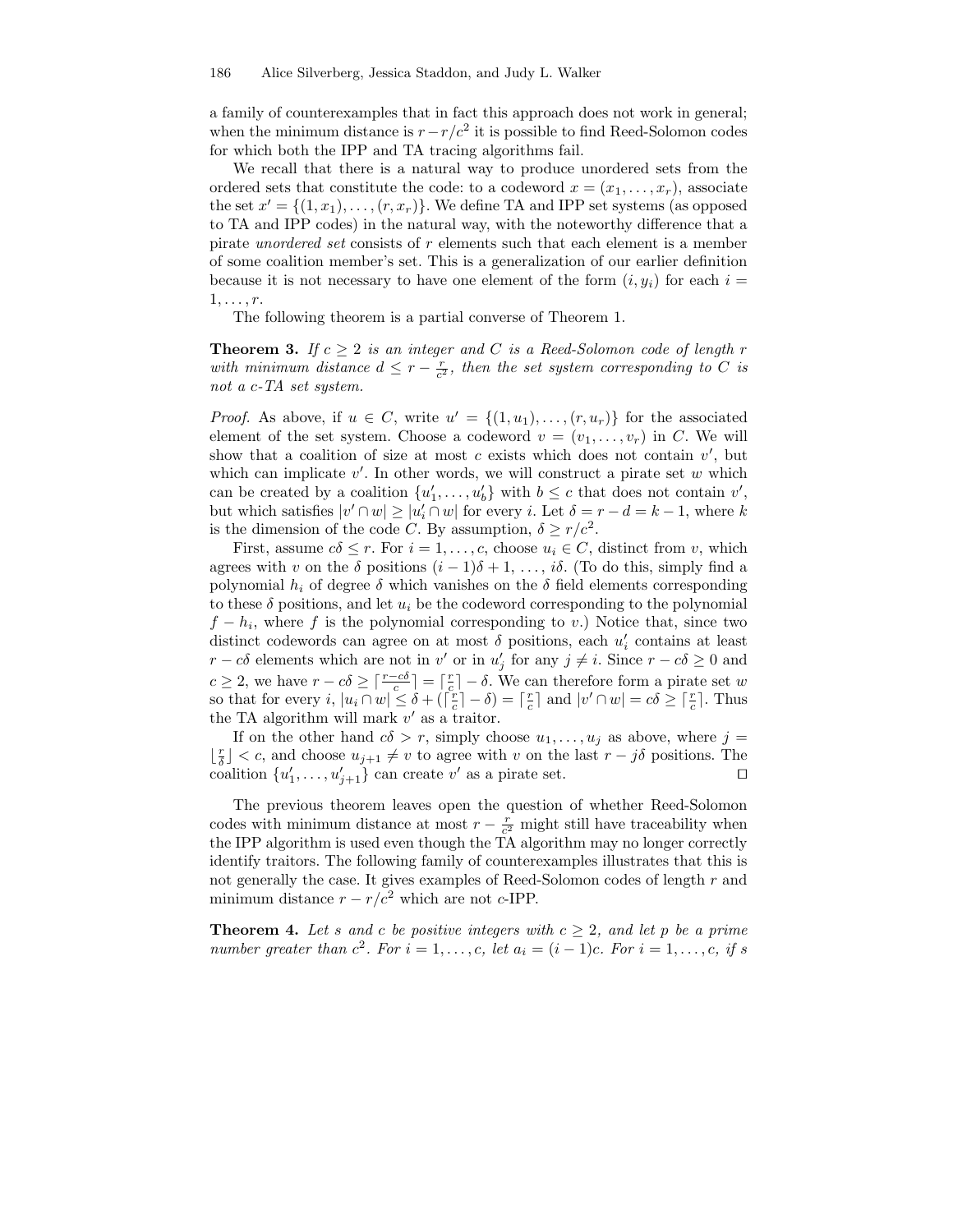is not divisible by p, let  $g_i(x) = x^s - i$ ; otherwise let  $g_i(x) = x^s + x - i$ . Let T be the set of roots of all the  $c^2$  polynomials  $g_i - a_j$ . Let q be a sufficiently high power of p so that T is a subset of the finite field  $F_q$ . Then T consists of  $c^2s$ distinct elements of  $F_q$ . Let C be the Reed-Solomon code in which the codewords are the evaluations at the elements of T of all polynomials over  $F_q$  of degree at most s. Then the dimension of the code C is  $s + 1$ , the length r of the codewords is  $r = c^2 s$ , the minimum distance of C is  $r - r/c^2$ , and C is not c-IPP.

*Proof.* We first show that T consists of  $c^2s$  distinct elements. Let  $h_{ij} = g_i - a_j$ . Then  $h_{ij}(x) - h_{mn}(x) = -i - (j-1)c + m + (n-1)c$ . If  $h_{ij}(x) - h_{mn}(x) = 0$ , then  $m-i$  is divisible by c. Since m and i are both in the range  $1, \ldots, c$ , they must be equal. Thus  $(j-1)c = (n-1)c$ , and so  $j = n$ . Therefore the set  $\{h_{ij}\}$  consists of  $c<sup>2</sup>$  distinct polynomials of degree s, any two of which differ by a non-zero constant. Therefore no two can have a root in common. Further, the derivative of  $h_{ij}$  is  $sx^{s-1}$  if s is not divisible by p, and is 1 otherwise. In both cases this derivative is relatively prime to  $h_{ij}$  (in the first case, note that  $h_{ij}$  is always of the form  $x^s +$ (a non-zero constant), so it never has 0 as a root). Therefore all the roots of  $h_{ij}$  are simple. So T consists of  $c^2s$  distinct elements, and it makes sense to consider the Reed-Solomon code defined by evaluating polynomials of degree at most s at the elements of T. The code clearly has the stated parameters. The two coalitions corresponding to the polynomials in the sets  $\{a_1, \ldots, a_c\}$  and  ${g_1, \ldots, g_c}$  are disjoint, and each coalition can produce the pirate word defined as follows: for each  $\beta$  in T, the  $\beta$ -th entry of the pirate word is  $g_i(\beta) = a_j$ , for the unique  $i$  and  $j$  such that the equality holds. It follows that the code is not  $c$ -IPP.

By evaluating the polynomials at subsets of  $T$  of size at least  $s+1$  (to ensure that  $k \leq r$ , we can take the length r to be anything between  $s+1$  and  $c^2s$ . The resulting minimum distance  $r - s$  is then at most  $r - r/c<sup>2</sup>$ .

We remark that if s is not divisible by  $p$ , then we can always find a  $q$  that works which is a divisor of  $p^s$ .

The results in this section lead to the following questions which, while peripheral to the traitor tracing problem, are of independent interest. Is it the case that all Reed-Solomon codes of length r with minimum distance  $d \leq r - r/c^2$ are not c-IPP? It is easy to see that this is false for linear codes in general. For example, one-dimensional linear codes are always both c-IPP and c-TA, but can have  $d \leq r - r/c^2$  if they are not Reed-Solomon codes (for one-dimensional  $\csc$ , the minimum distance  $d$  is the number of non-zero entries in the non-zero codewords; the codewords of distance less than d from the pirate lie in every coalition that can create the pirate). If the answer to the above question were yes, combining it with Theorem 1 would imply that all Reed-Solomon c-IPP codes are c-TA. We raise as an open question whether all linear c-IPP codes are c-TA.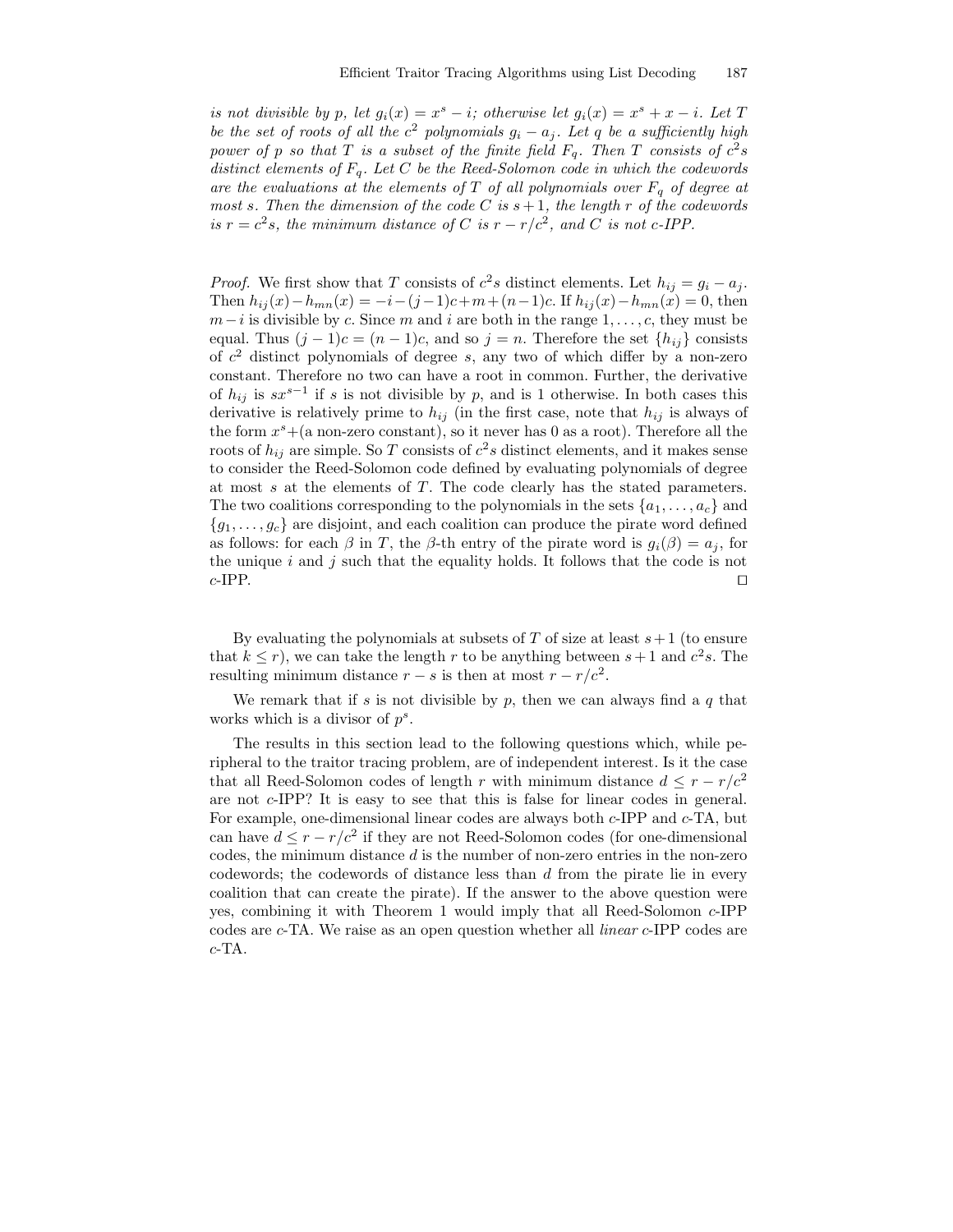# 5 Finding All Possible Coalitions

In this section, we describe how a coding theoretic approach can be used to amass additional piracy information: a list of all coalitions that are capable of creating a given pirate. Such information is useful in two respects. It clears all codewords not appearing in any of these coalitions of involvement in constructing the pirate word, and it constitutes useful audit information that may be helpful in the prosecution of a traitor later on. The two algorithms of this section require only that the code have minimum distance greater than  $r - \frac{r}{c^2}$ , and therefore are applicable to the codes in Theorem 2. The algorithms are fast when fast list decoding techniques exist. In addition, we note that for every code meeting this minimum distance requirement and having fast list decoding, the algorithms enable the IPP traitor tracing algorithm  $[23, 2, 37]$  to run more efficiently (as that algorithm works by intersecting all coalitions that are capable of creating a given pirate word).

At a high level, the first algorithm builds a "tree" from which all c-coalitions capable of constructing a pirate  $w$  can be extracted. At the root of the tree lie all codewords that we know must be in every such coalition. The children are then candidate codewords for the next member of the coalition. Branches of the tree are extended until the current coalition "covers"  $w$  (i.e., is capable of constructing w), or until it becomes clear that this is impossible (e.g., because the coalition is already of size  $c$  and still cannot create  $w$ ). In the latter case that "dead-end" coalition is discarded and other branches of the tree are explored. Before describing the algorithm in more detail, we introduce some of the ideas used. If S is a subset of  $\{1, \ldots, r\}$  and  $s = |S|$ , define a map  $f_S: F_q^r \to F_q^{r-s}$ by "forgetting" the entries in positions corresponding to elements of  $S$ . If  $C$  is a code, then the image code  $f_S(C)$  is the *punctured code*, where we view the code C as having been punctured at the positions corresponding to the elements of S. If u is in  $f_S(C)$ , any codeword v such that  $f_S(v) = u$  is called a lift of u to C.

We say that U is a minimal c-coalition for w if  $|U| \leq c$ ,  $w \in \text{desc}(U)$ , but w is not in  $\text{desc}(V)$  for any proper subset V of U. To obtain all coalitions of size at most c that can create  $w$  from the minimal ones, append arbitrary elements of the code.

#### Algorithm Sketch:

Input: Integer  $c > 1$ , code C of length r and minimum distance greater than  $r - \frac{r}{c^2}$ , pirate word  $w \in \text{desc}_c(C)$ .

Output: A list of coalitions of size at most  $c$  that can create  $w$ , including all minimal  $c$ -coalitions for  $w$ .

The basic steps of the algorithm are as follows:

(i) Use list decoding to find all codewords  $u_1, \ldots, u_a \in C$  ( $a \leq c$ ) within distance  $r-r/c$  of  $w.$  Let  $S$  be the subset of  $\{1,\ldots,r\}$  on which  $w$  agrees with at least one of  $\{u_1, \ldots, u_a\}$ , and let  $s = |S|$ . Let  $r_1 = r - s$ ,  $c_1 = c - a$ ,  $C_1 = f_S(C)$ , and  $w_1 = f_S(w)$ . (Thus  $C_1$  is the punctured code,  $r_1$  is its length,  $w_1$  is the word which is the image of the pirate word under the puncturing map, and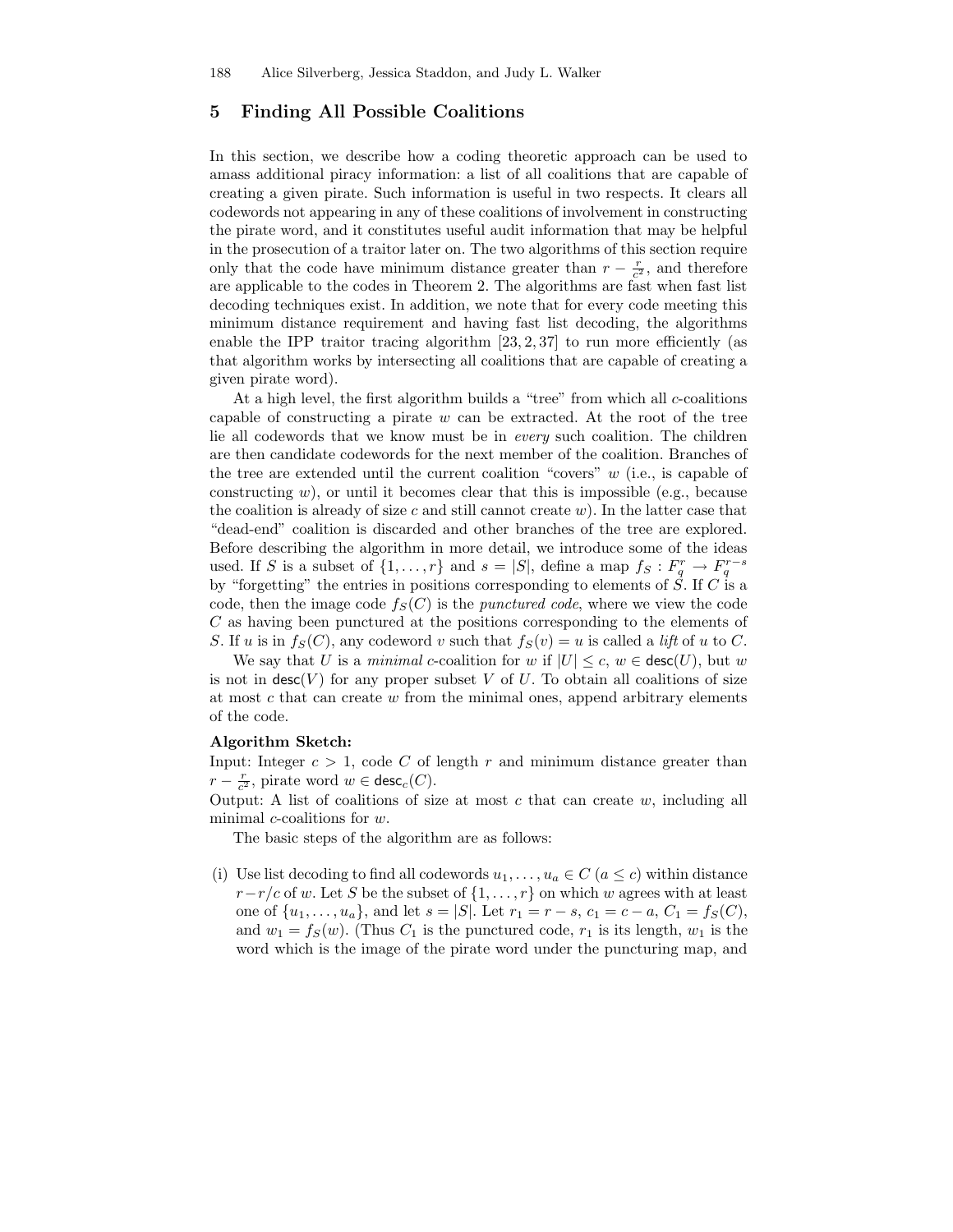$c_1$  is the number of coalition members still to be found.) If  $r_1 = 0$ , quit and output  $\{u_1, \ldots, u_a\}$ . Set  $i = 1$ .

- (ii) Use list decoding to find all codewords  $v_{i1}, \ldots, v_{ib_i} \in C_i$   $(b_i \le c_i)$  within distance  $r_i - r_i/c_i$  of  $w_i$ . (Note that the first time this is executed, the output is non-empty.) If this outputs the empty-set, exit to Step (iii). Otherwise, let  $S_i$  be the subset of  $\{1, \ldots, r_i\}$  on which  $w_i$  agrees with  $v_{ib_i}$ , and let  $s_i = |S_i|$ . Let  $r_{i+1} = r_i - s_i$ ,  $c_{i+1} = c_i - 1$ ,  $C_{i+1} = f_{S_i}(C_i)$ , and  $w_{i+1} = f_{S_i}(w_i)$ .
- (iii) To create the coalitions to output, always start with  $u_1, \ldots, u_a$ . Then add (a lift to C of)  $v_{1b_1}$ ,  $v_{2b_2}$ , and so on. Continue until the list of codewords "covers" the pirate  $w$ . When this process succeeds or dead-ends (i.e., the current list does not yet cover  $w$ , but either we cannot find any codewords within the required distance  $r_i - r_i/c_i$  of  $w_i$ , or we already have c codewords in our list), then move up the "tree" of  $v_{ij}$ 's (i.e., move back through the  $v_{ij}$ 's) to find the first unexplored branch and continue from there (repeating Step (ii) with a different  $v_{ij}$  in place of  $v_{ib_i}$ ). The algorithm terminates when all branches have been explored.

#### Analysis of the Algorithm:

The algorithm is correct because the output is clearly a list of coalitions of size at most c that can create the pirate, and includes each minimal  $c$ -coalition at least once. (In fact, it may list a coalition more than once.) Note that in Step (iii), all lifts of each  $v_{ij}$  should be considered. By Theorem 1,  $u_1, \ldots, u_a$  are in every coalition that can create w. In Step (ii), if  $d_i > r_i - r_i/c_i^2$  where  $d_i$  is the minimum distance of the punctured code  $C_i$ , then every coalition that can produce the original pirate  $w$  will contain some lift to the original code of some  $v_{ij}$ . Moreover, if a lift to C of  $v_{ij}$  is in some coalition that can create the original pirate w, then there exists a codeword within  $r_i - r_i/c_i$  of  $v_{ij}$  (by the pigeonhole principle), and the algorithm will proceed. If Step (ii) returns the empty-set, then the current path is a dead-end. Note that list decoding a punctured code and then lifting accomplishes the same thing as erasure-and-error decoding. When  $C$  satisfies any of the sets of conditions in Theorem 2, then Step  $(i)$  can be done efficiently (time polynomial in  $r$ ).

Note that the brute force method for finding all coalitions runs in time  $O(c r N^c)$ , where N is the total number of codewords in the code (for each of the at most  $N^c$  coalitions of size at most c, compare each of the r entries of the pirate to the corresponding entry of each member of the coalition). For Reed-Solomon codes with  $r = \Theta(c^2 k)$ , this gives a runtime of  $O(c^3 N^c \log N)$ .

Our second algorithm is to list decode to find all codewords  $u_1, \ldots, u_a$  (1  $\leq$  $a \leq c$ ) within distance  $r - r/c$  of the pirate (as in Step (i) above), and then use brute force to determine the remaining (at most)  $c-a$  members of the coalitions. When C is a Reed-Solomon code satisfying the conditions in Theorem 2(i) with  $r = \Theta(c^2 k)$ , the dominant term in the runtime is  $O(c^3 N^{c-a} \log N)$ . This is clearly an improvement over brute force alone, since  $a \geq 1$ .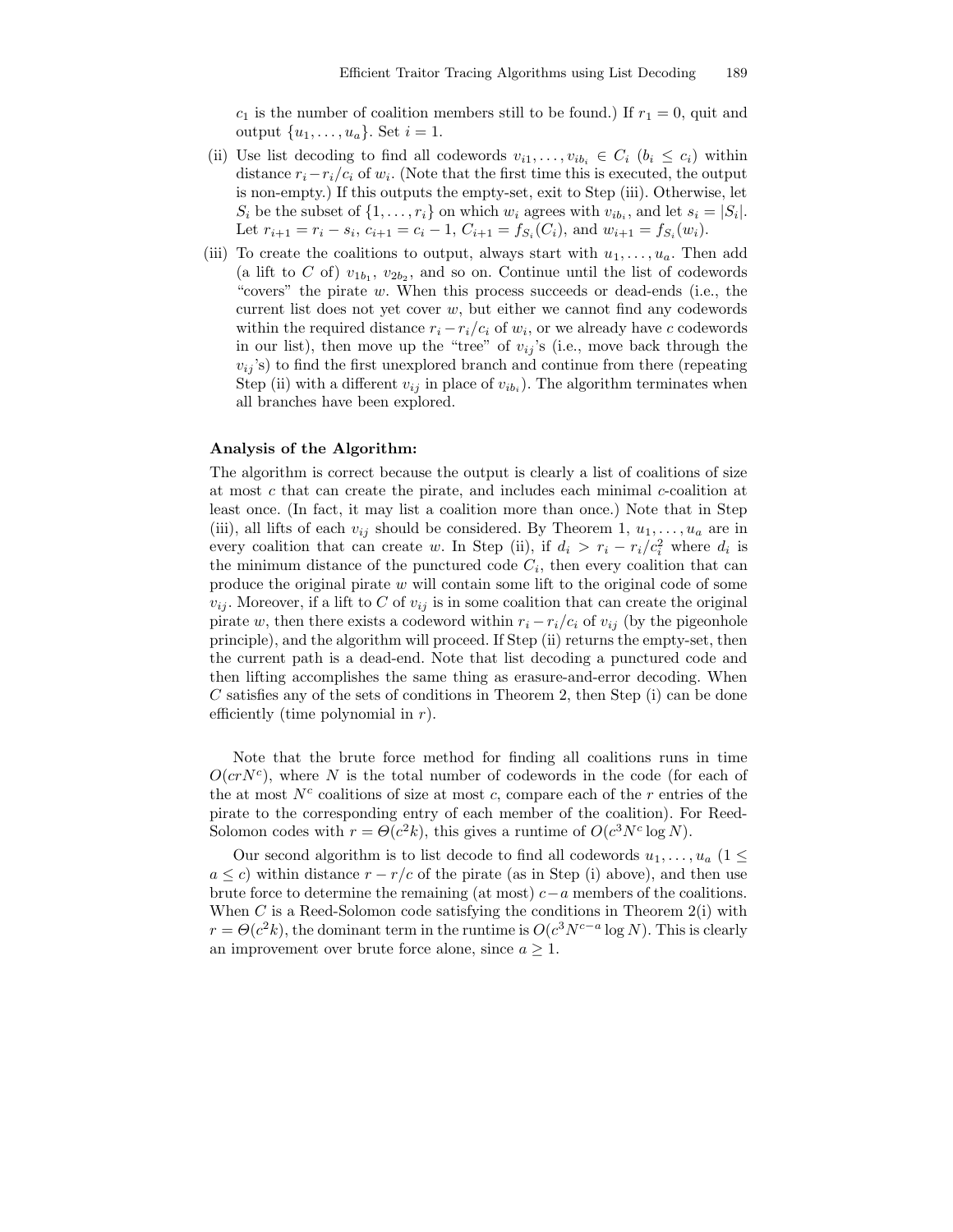# 6 Future Directions: Tracing with Extra Information

In this section, we describe how other coding theoretic techniques may be applied to the traitor tracing problem when additional information about traitor behavior is available.

One possible approach to tracing traitors is to try to second-guess their strategy. For example, if you believe that one traitor has contributed more than the other members of the coalition to the pirate, you can apply bounded-distance decoding up to the error-correction bound to find such traitors very quickly. This might involve a "ringleader" or "scapegoat" scenario. If on the other hand you believe that all traitors contributed roughly equal amounts, then list decoding should be tried first. Traitors can be searched for in sequences of expanding Hamming balls around the pirate. These searches can be run in parallel or sequentially. The runtime of bounded-distance decoding up to the error-correction bound for Reed-Solomon codes is at most quadratic in the length of the codewords. Note that [32] gives a fast algorithm for list decoding Reed-Solomon codes beyond the error-correction bound (also quadratic in the codeword length), but does not go as far as the Guruswami-Sudan algorithm. It therefore will not be guaranteed to find a traitor, but would quickly find a ringleader.

In [19], list decoding is considered not just in the case of errors, but also in the case of erasures and errors (and another potentially useful case that is referred to as "decoding with uncertain receptions"). For concatenated codes, [20] also deals with the problem of decoding from errors and erasures. Building on [19], [24] presents a high-performance soft-decision list decoding algorithm. We believe that these results also have potential for use in traitor tracing problems, in cases where some additional information is known about the traitors or how they are operating.

If one has information about the traitors or their modes of operation, one can build that information into a reliability matrix, and apply soft-decision decoding algorithms to trace. For example, suppose we know that a traitor who contributed the first entry to the pirate contributed at least  $r/c$  entries to the pirate. One can use this information to construct a skewed reliability matrix. If the underlying code is a Reed-Solomon code over a finite field of size  $q$ , one can then apply the soft-decision algorithm in [24] to find such a "dominant" traitor. The channel that models this situation is a  $q$ -ary symmetric channel. The first column of the reliability matrix will have a 1 in the entry corresponding to the field element that occurs in the first position of the pirate, and 0's elsewhere. For  $j > 1$ , the j<sup>th</sup> column of the reliability matrix will have  $1 - \epsilon$  in the entry corresponding to the field element in the jth entry of the pirate, and the other entries will all be  $\frac{\epsilon}{q-1}$ , where  $\epsilon < \frac{q-1}{q}$  is chosen so as to optimize the soft-decision decoding algorithm in [24]. If one does not know which entry was contributed by the traitor who contributed the most, one possible search method is to choose entries at random from the pirate and apply the above strategy to search for traitors that contributed that entry.

Erasure-and-error decoding may be useful in fingerprinting or watermarking scenarios, such as those presented in [6, 7, 15]. In one model, a coalition creates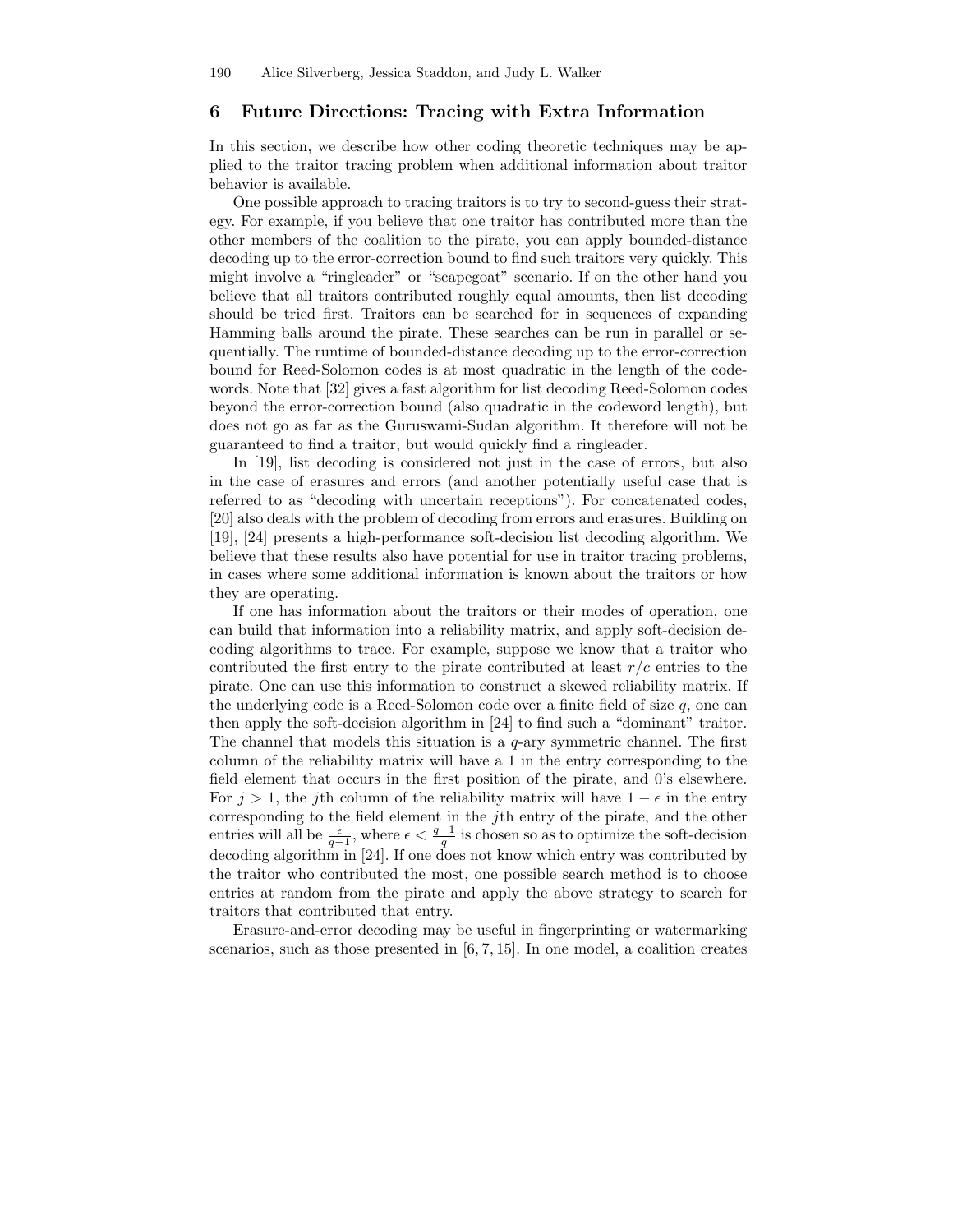a pirate copy of the digital content by leaving fixed all codeword entries where they all agree, and choosing the values of the remaining positions from  $Q \cup \{? \}$ , where Q is the alphabet. The ?'s can be viewed as erasures.

### 7 Conclusion

We have demonstrated that traitor tracing algorithms can be quite efficient when the construction of the traceability scheme is based on error-correcting codes and the method of tracing is based on fast list decoding algorithms. For the TA algorithm, traitors can be identified in time polynomial in  $r$ , where  $r$ is roughly  $c^2 \log_q N$ , rather than in time  $O(N)$ . In addition, list decoding on successive punctured codes gives a method for identifying all possible traitor coalitions of size at most c more efficiently than a brute force search. This is quite useful because of the additional piracy information it represents, as well as for the efficiency improvements that it enables for another traitor tracing algorithm that has garnered interest recently, the IPP algorithm. We also give evidence for a close relationship between the TA and IPP properties, for linear codes. Finally, we suggest avenues for future research, including explorations of applications of soft-decision and erasure decoding techniques to traitor tracing in scenarios where additional information has been obtained about the traitors or their mode of operation.

Acknowledgments. The authors thank Gui-Leng Feng, Tom Høholdt, Ralf Kötter, and Madhu Sudan for useful conversations.

## References

- 1. N. Alon, J. Bruck, J. Naor, M. Naor and R. Roth. Construction of asymptotically good low-rate error-correcting codes through pseudo-random graphs. IEEE Transactions on Information Theory 38 (1992), 509–516.
- 2. A. Barg, G. Cohen, S. Encheva, G. Kabatiansky and G. Zémor. A hypergraph approach to the identifying parent property: the case of multiple parents, DIMACS Technical Report 2000-20.
- 3. O. Berkman, M. Parnas and J. Sgall. Efficient dynamic traitor tracing, in 11th Annual ACM-SIAM Symposium on Discrete Algorithms (SODA 2000), 586–595.
- 4. E. R. Berlekamp, R. J. McEliece and H. C. A. van Tilborg. On the inherent intractability of certain coding problems. IEEE Transactions on Information Theory 24 (1978), 384–386.
- 5. D. Boneh and M. Franklin. An efficient public key traitor tracing scheme, in "Advances in Cryptology - Crypto '99", Lecture Notes in Computer Science 1666 (1999), 338–353.
- 6. D. Boneh and J. Shaw. Collusion secure fingerprinting for digital data, in "Advances in Cryptology – Crypto '95", Lecture Notes in Computer Science 963 (1995), 452–465.
- 7. D. Boneh and J. Shaw. Collusion secure fingerprinting for digital data, IEEE Transactions on Information Theory 44 (1998), 1897–1905.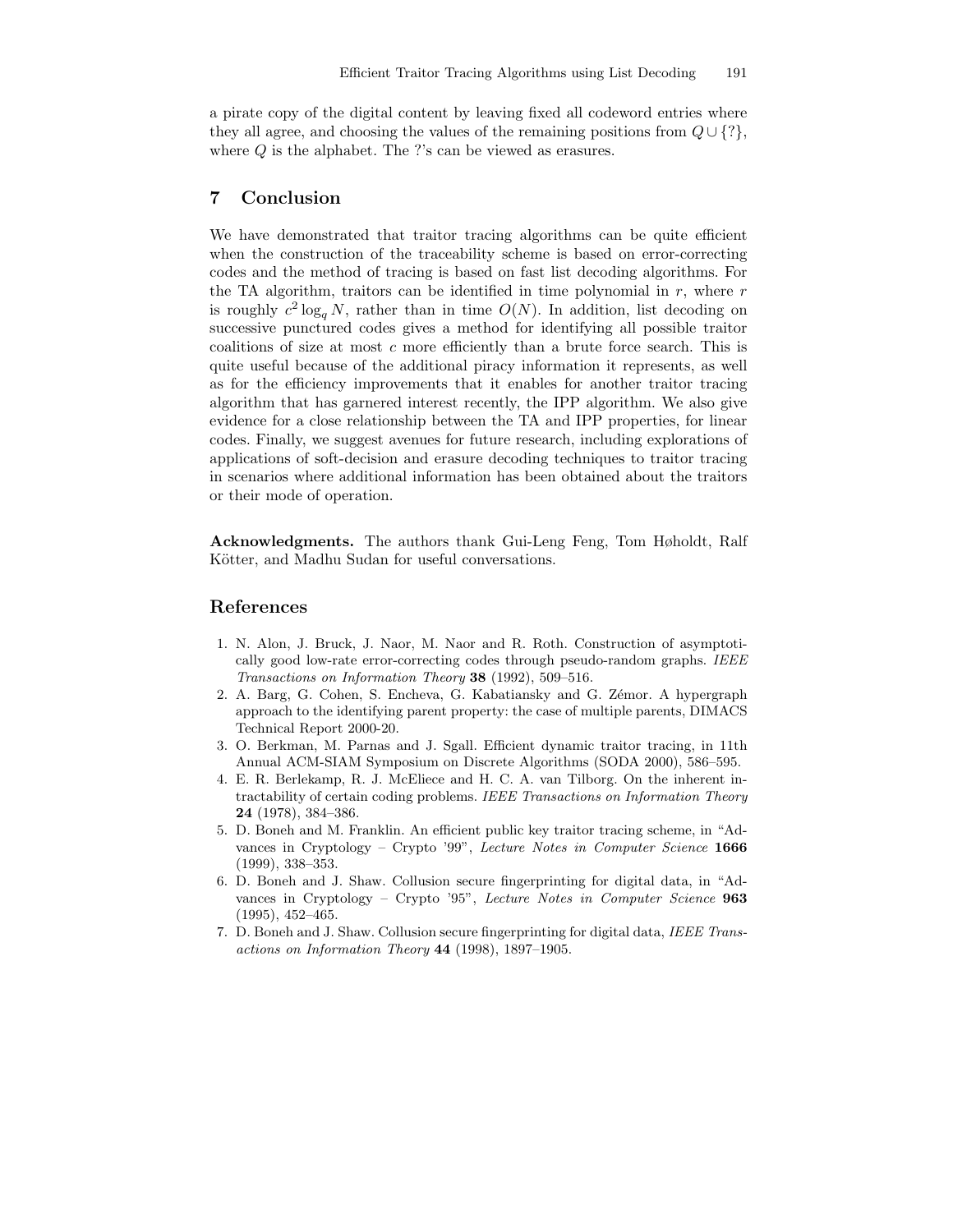- 192 Alice Silverberg, Jessica Staddon, and Judy L. Walker
- 8. I. Cox, J. Kilian, T. Leighton and T. Shamoon. Secure spread spectrum watermarking for multimedia. IEEE Transactions on Information Theory  $6$  (1997), 1673– 1687.
- 9. B. Chor, A. Fiat and M. Naor. Tracing traitors, in "Advances in Cryptology Crypto '94", Lecture Notes in Computer Science 839 (1994), 480–491.
- 10. B. Chor, A. Fiat, M. Naor and B. Pinkas. Tracing traitors, IEEE Transactions on Information Theory 46 (2000), 893–910.
- 11. C. Dwork, J. Lotspiech and M. Naor. Digital Signets: Self-Enforcing Protection of Digital Information, in Proc. 28th ACM Symposium on Theory of Computing (STOC 1997), 489–498.
- 12. G.-L. Feng. Very Fast Algorithms in Sudan Decoding Procedure for Reed-Solomon Codes. Preprint.
- 13. G.-L. Feng. Fast Algorithms in Sudan Decoding Procedure for Hermitian Codes. Preprint.
- 14. A. Fiat and M. Naor. Broadcast Encryption, in "Advances in Cryptology Crypto '93", Lecture Notes in Computer Science 773 (1994), 480–491.
- 15. A. Fiat and T. Tassa. Dynamic traitor tracing, in "Advances in Cryptology Crypto '99", Lecture Notes in Computer Science 1666 (1999), 354–371.
- 16. E. Gafni, J. Staddon and Y. L. Yin. Efficient methods for integrating traceability and broadcast encryption, in "Advances in Cryptology – Crypto '99", Lecture Notes in Computer Science 1666 (1999), 372–387.
- 17. J. Garay, J. Staddon and A. Wool, Long-Lived Broadcast Encryption, in "Advances in Cryptology – Crypto 2000", Lecture Notes in Computer Science 1880 (2000), 333-352.
- 18. V. D. Goppa. Geometry and codes. Kluwer Academic Publishers, Dordrecht, 1988.
- 19. V. Guruswami and M. Sudan. Improved decoding of Reed-Solomon and algebraicgeometry codes, IEEE Transactions on Information Theory 45(6) (1999), 1757– 1767.
- 20. V. Guruswami and M. Sudan. List decoding algorithms for certain concatenated codes, in Proc. 32nd ACM Symposium on Theory of Computing (STOC 2000), 181–190.
- 21. T. Høholdt and R. R. Nielsen. Decoding Reed-Solomon codes beyond half the minimum distance, in Coding theory, cryptography and related areas (Guanajuato, 1998), Springer, Berlin (2000), 221–236.
- 22. T. Høholdt and R. R. Nielsen. Decoding Hermitian codes with Sudan's algorithm. To appear in the 13th AAECC Symposium.
- 23. H. D. L. Hollmann, J. H. van Lint, J-P. Linnartz and L. M. G. M. Tolhuizen. On codes with the identifiable parent property, Journal of Combinatorial Theory A 82 (1998), 121–133.
- 24. R. Koetter and A. Vardy. Algebraic soft-decision decoding of Reed-Solomon codes. Preprint.

http://www.dia.unisa.it/isit2000/lavori/455.ps.

- 25. R. Kumar, S. Rajagopalan and A. Sahai. Coding constructions for blacklisting problems without computational assumptions, in "Advances in Cryptology – Crypto '99", Lecture Notes in Computer Science  $1666$  (1999), 609–623.
- 26. K. Kurosawa, M. Burmester and Y. Desmedt. A proven secure tracing algorithm for the optimal KD traitor tracing scheme. DIMACS Workshop on Management of Digital Intellectual Properties, April, 2000, and Eurocrypt 2000 rump session.
- 27. K. Kurosawa and Y. Desmedt. Optimal traitor tracing and asymmetric schemes, in "Advances in Cryptology – Eurocrypt '98", Lecture Notes in Computer Science 1438 (1998), 145–157.